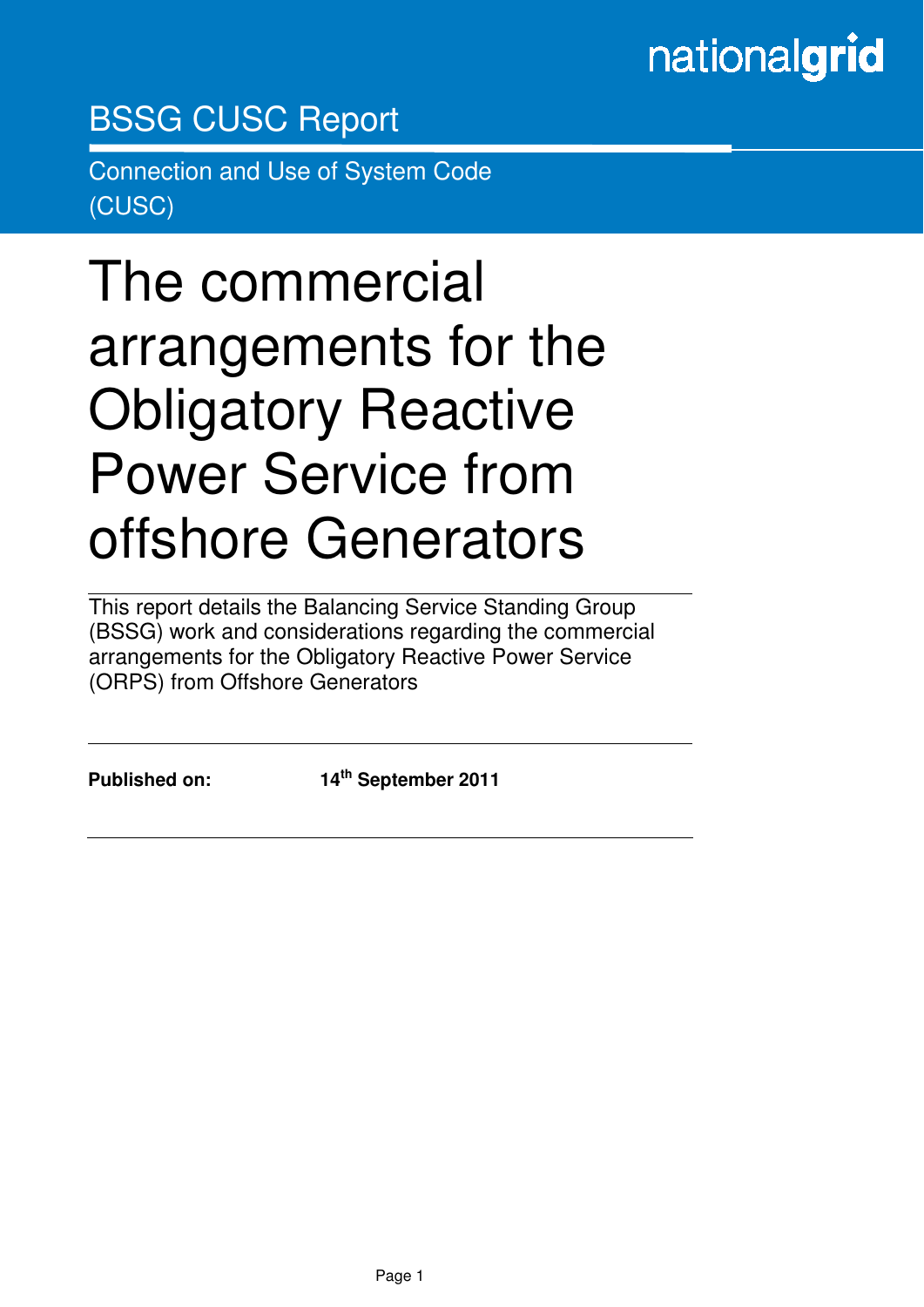#### **Contents**

| $\mathbf{1}$   |  |  |  |  |  |
|----------------|--|--|--|--|--|
| $\mathbf{2}$   |  |  |  |  |  |
| 3              |  |  |  |  |  |
| 4              |  |  |  |  |  |
| 5              |  |  |  |  |  |
| 6              |  |  |  |  |  |
| $\overline{7}$ |  |  |  |  |  |
| 8              |  |  |  |  |  |
|                |  |  |  |  |  |
|                |  |  |  |  |  |
|                |  |  |  |  |  |



**Any Questions?**  Contact: **Neil Rowley** 



**uk.ngrid.com** 

**01926 65 3392** 

### **About this document**

The purpose of this document is to report on the outcomes of the BSSG considerations of the commercial arrangements for offshore generators regarding the Obligatory Reactive Power Service.

## **Document Control**

| Version | <b>Date</b> | Author               | <b>Change Reference</b>    |  |  |  |
|---------|-------------|----------------------|----------------------------|--|--|--|
| 0.1     | 07/09/2011  | National Grid        | Draft for Industry comment |  |  |  |
| 0.2     | 14/09/2011  | <b>National Grid</b> | <b>CUSC Report</b>         |  |  |  |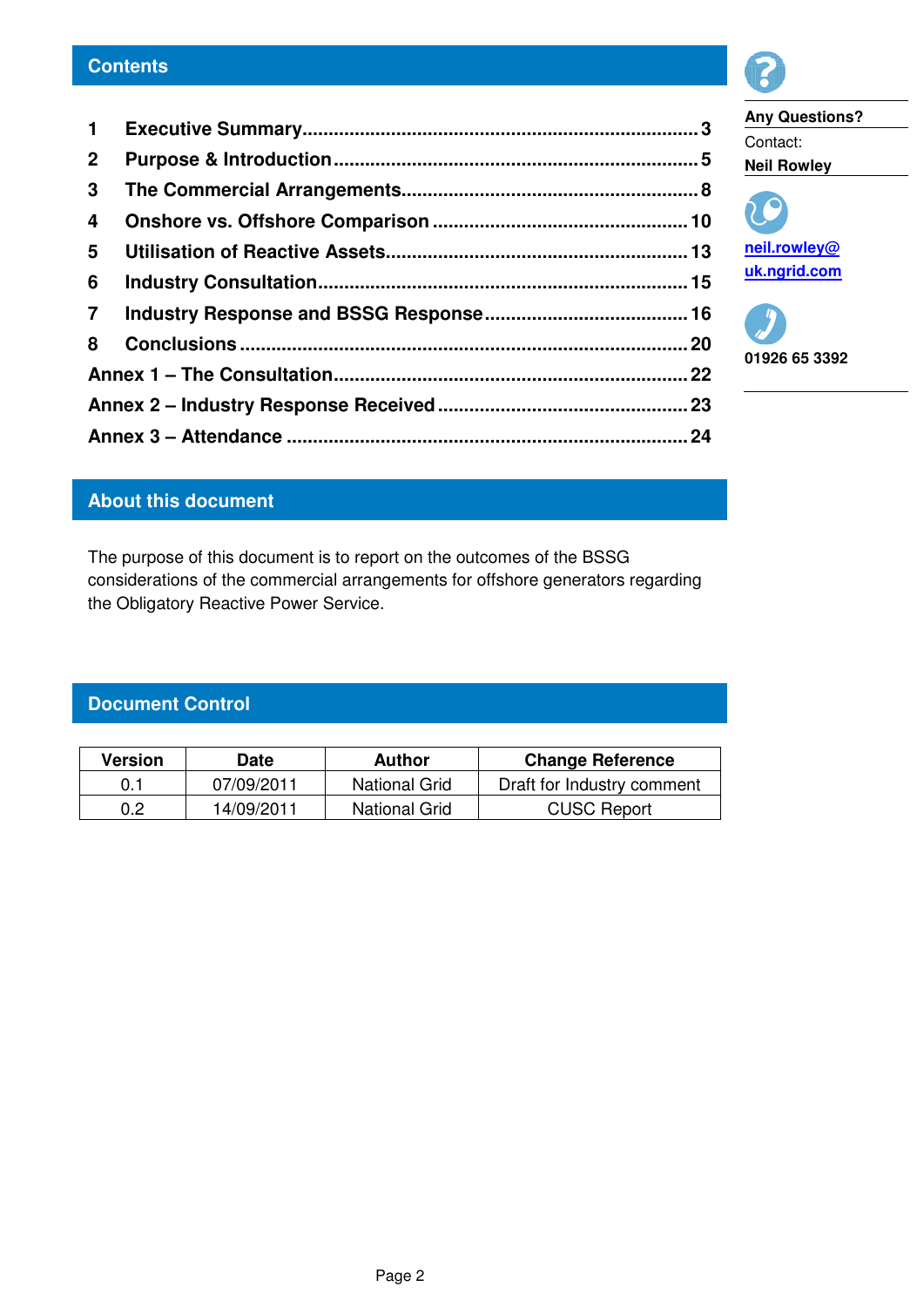#### **1 Executive Summary**

- 1.1 Under the direction of the Secretary of State modifications to the industry frameworks (Grid Code, Balancing & Settlement Code, System Operator – Transmission Owner Code and the Connection & Use of System Code) were introduced on the  $24<sup>th</sup>$  June 2009. The purpose of this was to allow for the development of competitive tendered offshore transmission networks.
- 1.2 As part of these developments a consequential change to the provision of reactive capability from offshore Power Stations within the industry codes was implemented. As a minimum, these generators must be capable of zero reactive capability at the Offshore Grid Entry Point (OGEP). This differs from onshore Power Stations who must have a reactive capability beyond this level, power parks for example must have a capability to a 0.95 lead and lag power factor. However it was determined that offshore connections should still contribute to the provision of reactive capacity, at the point with which the offshore network connects onshore, otherwise known as the interface point. Further to this as the Offshore Transmission Owner (OFTO) owns the cable connecting in at the interface point, it was determined that the OFTO should be obligated to provide reactive capability. Coupled with this additional provisions were inserted into the regulatory framework to allow offshore Power Stations to provide reactive power capability beyond the minimum, thereby contributing to the OFTO reactive obligation at the interface point.
- 1.3 Reactive capability is accessed and utilised by National Grid as the National Electricity Transmission System Operator (NETSO), through agreeing a Mandatory Service Agreement (MSA) with the provider and then instructing the Obligatory Reactive Power Service (ORPS).
- 1.4 At the introduction of the offshore regime the commercial arrangements surrounding the ORPS were not fundamentally altered, hence the prevailing arrangements are applicable to offshore generators. These arrangements centre on National Grid procuring the ORPS from generators providing the reactive capability. Where an OFTO has installed reactive capability, the asset(s) along with the other items of their asset base will be subject to the agreed rate of return as per the System Charging Methodology. Further to this the charges associated with the OFTO provision of reactive capability are levied from the offshore generator.
- 1.5 In comparing the costs offshore generators incur as opposed to those incurred by onshore generators in providing reactive power, it appears there could be a difference. This difference manifests when the offshore generator is not meeting the entirety of the OFTO reactive obligation, consequently requiring the OFTO to install capability which in turn is charged back to the generator. While there is no difference identified in any circumstance between the capital/fix operating costs of the reactive service there is a difference identified in the variable operating costs where the offshore Power Station is charged by the OFTO for the provision of reactive capability.
- 1.6 Providers of the ORPS receive payment to cover the variable operating costs; of the transformer heat losses and the incremental maintenance. Therefore a disparity appears wherever a generator is exposed to the variable operating costs, through Transmission Network Use of System charges, but is not entitled to receive payment under the ORPS.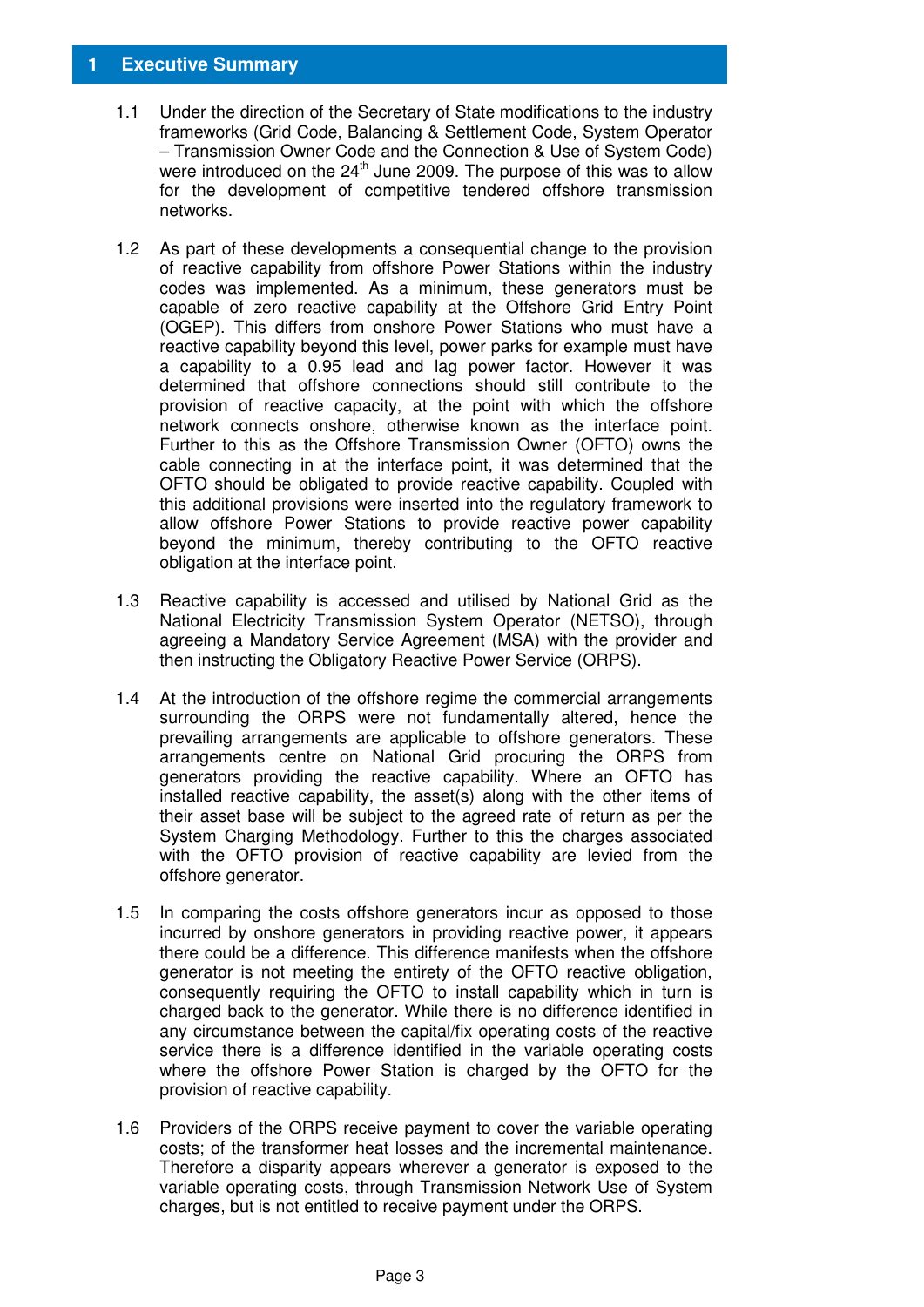- 1.7 However, on consideration of the variable operating costs and the associate exposure of offshore Power Stations, it becomes apparent that the OFTO will not be exposed to the majority of the variable operating costs. Analysis has indicated that the heat losses from transfer of reactive power over the connection point transformer account for a significant proportion of the variable operating costs. In the case of OFTO equipment, any energy losses over the network are defined as transmission losses and not charged to the OFTO. Therefore by inference it would not be expected that the OFTO charges the offshore Power Station for such losses.
- 1.8 Although the OFTO will be exposed to the incremental maintenance cost resulting from any utilisation of their reactive assets, which in turn will be charged to the generator. National Grid has calculated that the annual maintenance cost could be in the order of £10k, this estimate includes fixed and variable costs as the two can not be easily separated.
- 1.9 BSSG concluded that while the cost difference does exist it is a minimal difference. Also given the flexibility afforded offshore generators in the provision of reactive capability and the potential economic saving on cable rating where reactive power is provided at the interface point, the BSSG believe that the current commercial arrangements are appropriate.
- 1.10 However the BSSG did express concern regarding the impact of the NETSO use of OFTO assets that do not incur a direct utilisation cost in advance of generator assets that do. This issue is wider than just offshore as the same scenario can exist where onshore TO reactive assets are installed. Therefore it is the view of the group that this issue should be considered under the fundamental review of reactive power to be undertaken under the governance of the Grid Code.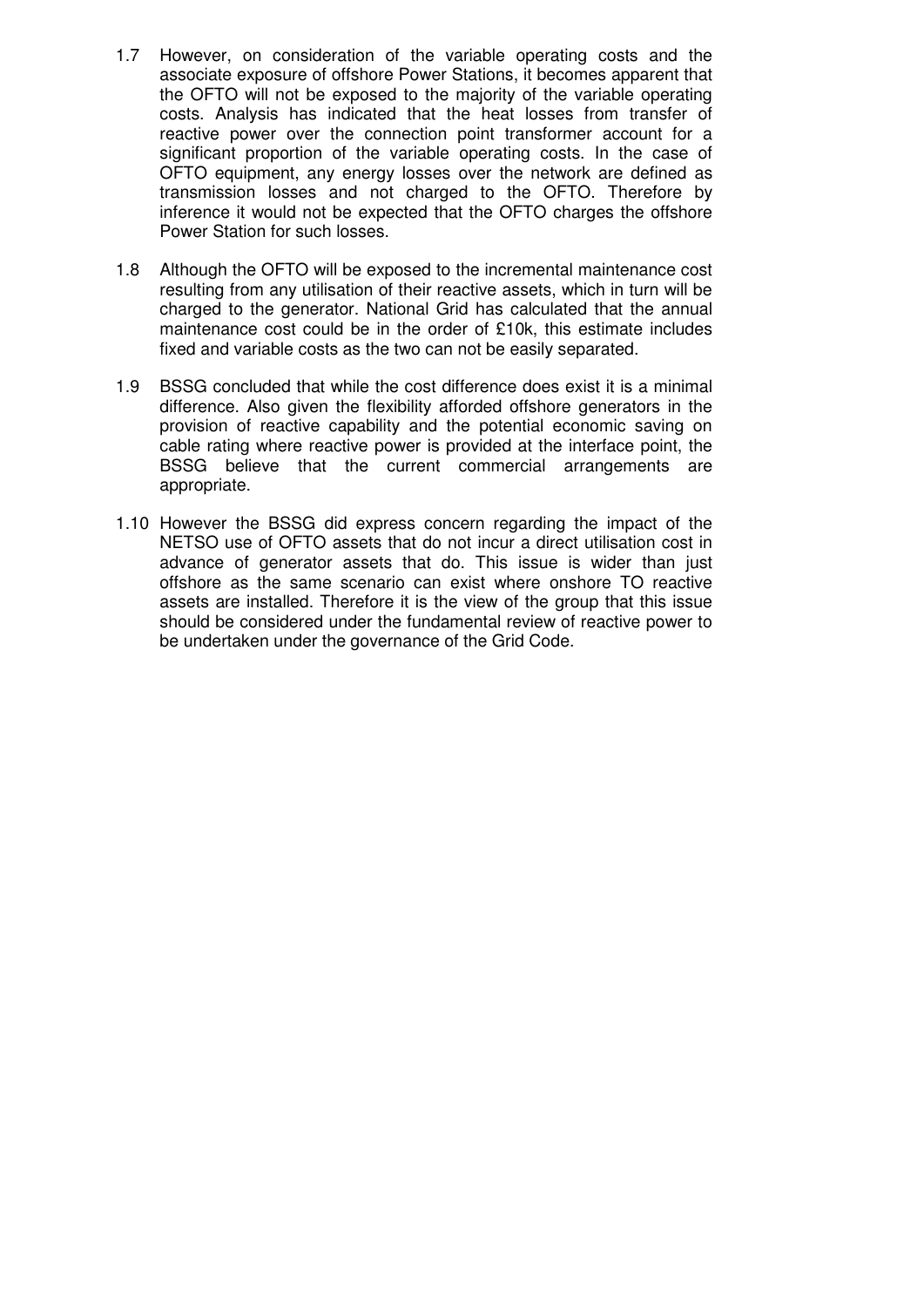#### **2 Purpose & Introduction**

- 2.1 This document describes the work and considerations of the Balancing Services Standing Group  $(BSSG)^1$  in regards to the commercial arrangements for offshore Power Stations and the Obligatory Reactive Power Service (ORPS).
- 2.2 This document also contains details on an industry consultation and associate responses together with the BSSG findings and conclusions.
- 2.3 At offshore 'Go-Active' on 24 June 2009 the industry codes (Grid Code, Balancing & Settlement Code, System Operator – Transmission Owner Code and the Connection & Use of System Code) were modified under the direction of the Secretary of State for the purposes of introducing an offshore regime. The changes were primarily designed to facilitate the introduction of competitively tendered transmission networks offshore.
- 2.4 The principle function of the offshore regime was to classify any offshore subsea cable operating at a voltage of 132kV or above as transmission, thereby requiring the owner of the cable to have a transmission licence. These transmission licensees are otherwise known as Offshore Transmission Owners (OFTO). This principle is applicable to existing offshore generators who previously owned such cable as well as potential Power Stations connecting in the future. In the case of existing generators the subsea cable must be transferred to the OFTO by offshore 'Go-Live'<sup>2</sup>.
- 2.5 During the development of the offshore regime the provision of reactive capability was considered by the Offshore Transmission Expert Group (OTEG). The group made two key recommendations;
	- As a minimum Offshore generators should be able to meet a zero transfer unity power factor (plus appropriate tolerances) at the Offshore Grid Entry Point<sup>3</sup> (OGEP)
	- The OFTO should ensure a 0.95 lead and lag power factor capability is delivered at the onshore entry point, otherwise known as the Interface Point.

The figure below illustrates an offshore connection and includes both the Interface Point and the OGEP.

<sup>&</sup>lt;sup>1</sup> The BSSG is a Standing Group established by the CUSC Amendments Panel to consider the development of Balancing Services under the CUSC. Further information is available at National Grid: Balancing Services Standing Group (BSSG) Meeting Documents

 $2$  The date of offshore 'Go-Live' is specific to individual generators rather than a single date applicable to all

<sup>&</sup>lt;sup>3</sup> Ownership boundary of the Power Station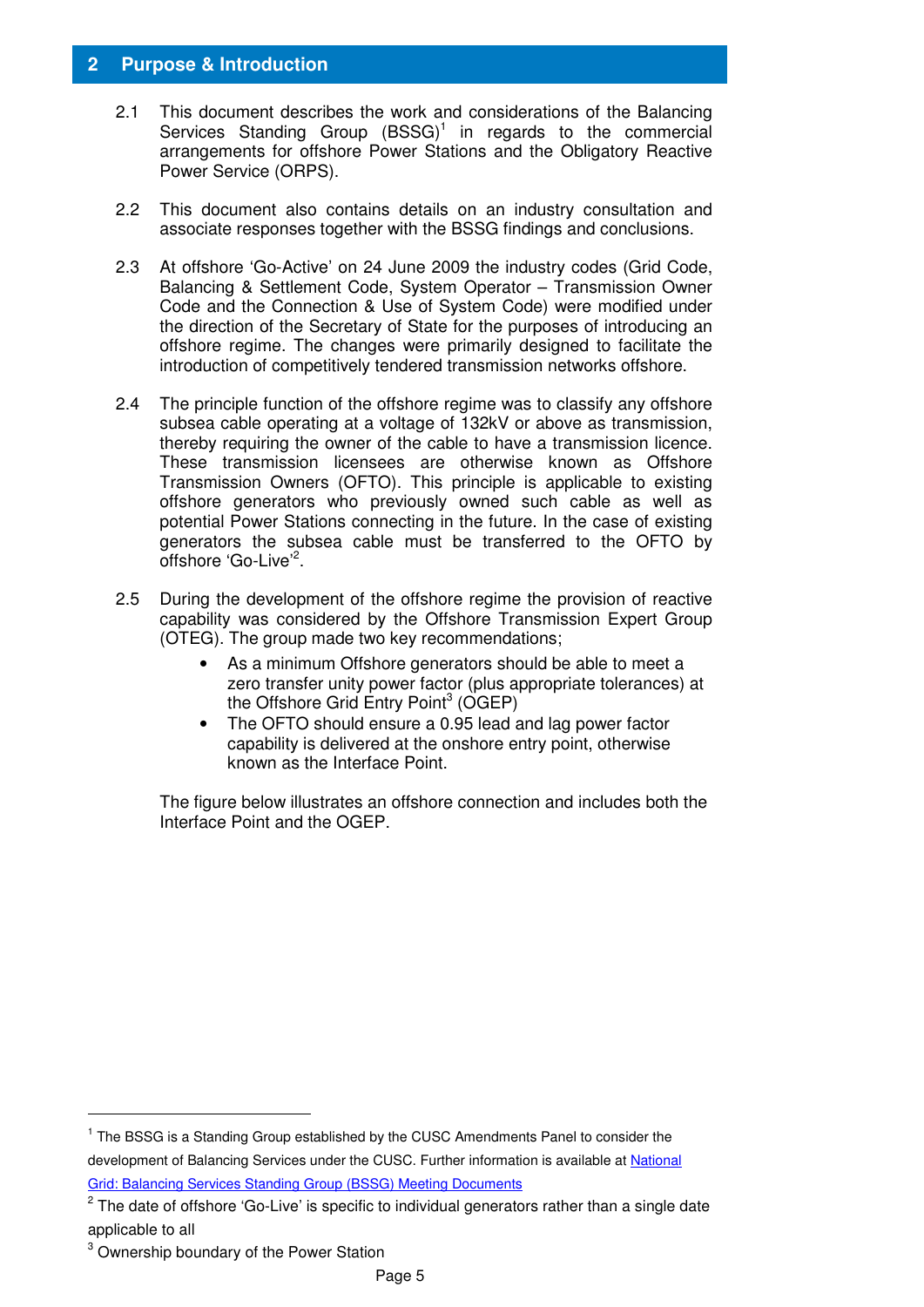

- 2.6 The Grid Code, based on these recommendations, was modified for offshore Power Stations in regards to reactive power capability. This resulted in divorcing the respective requirements between onshore and offshore Power Stations. Specifically the Grid Code, CC.6.3.2 (e) specifies that the offshore generators must be capable of either; zero reactive transfer at the LV Side of the Offshore Platform (with a 5% tolerance) for all active power output levels under steady state voltage conditions, or have an alternate capability as agreed between the generator, the offshore transmission licensee and NGET.
- 2.7 The OTEG recommendations for OFTOs were implemented within the STC<sup>4</sup>. However while the overarching obligation is placed upon the OFTO, the STC and Grid Code allows for the contribution of generator owned assets to the OFTO obligation, where agreement between the NETSO, the OFTO and the generator is reached. The extract below illustrates the OFTO requirement.



-

**Point A** is equivalent (in MVAr) to 0.95 leading Power Factor at active power transfer equal to the Interface Point Capacity.

**Point B** is equivalent (in MVAr) to 0.95 lagging Power Factor at active power transfer equal to the Interface Point Capacity.

**Point C** is equivalent (in MVAr) to -5% of active power transfer equal to the Interface Point Capacity.

**Point D** is equivalent (in MVAr) to +5% of active power transfer equal to the Interface Point Capacity.

**Point E** is equivalent (in MVAr) to -12% of active power transfer equal to the Interface Point Capacity.

<sup>&</sup>lt;sup>4</sup> STC Section K2 references the full requirements on Transmission Licensees; http://www.nationalgrid.com/NR/rdonlyres/DE34BA62-ACE8-4E88-A038- 0CC138181843/35311/STC\_SectK\_GoActive.pdf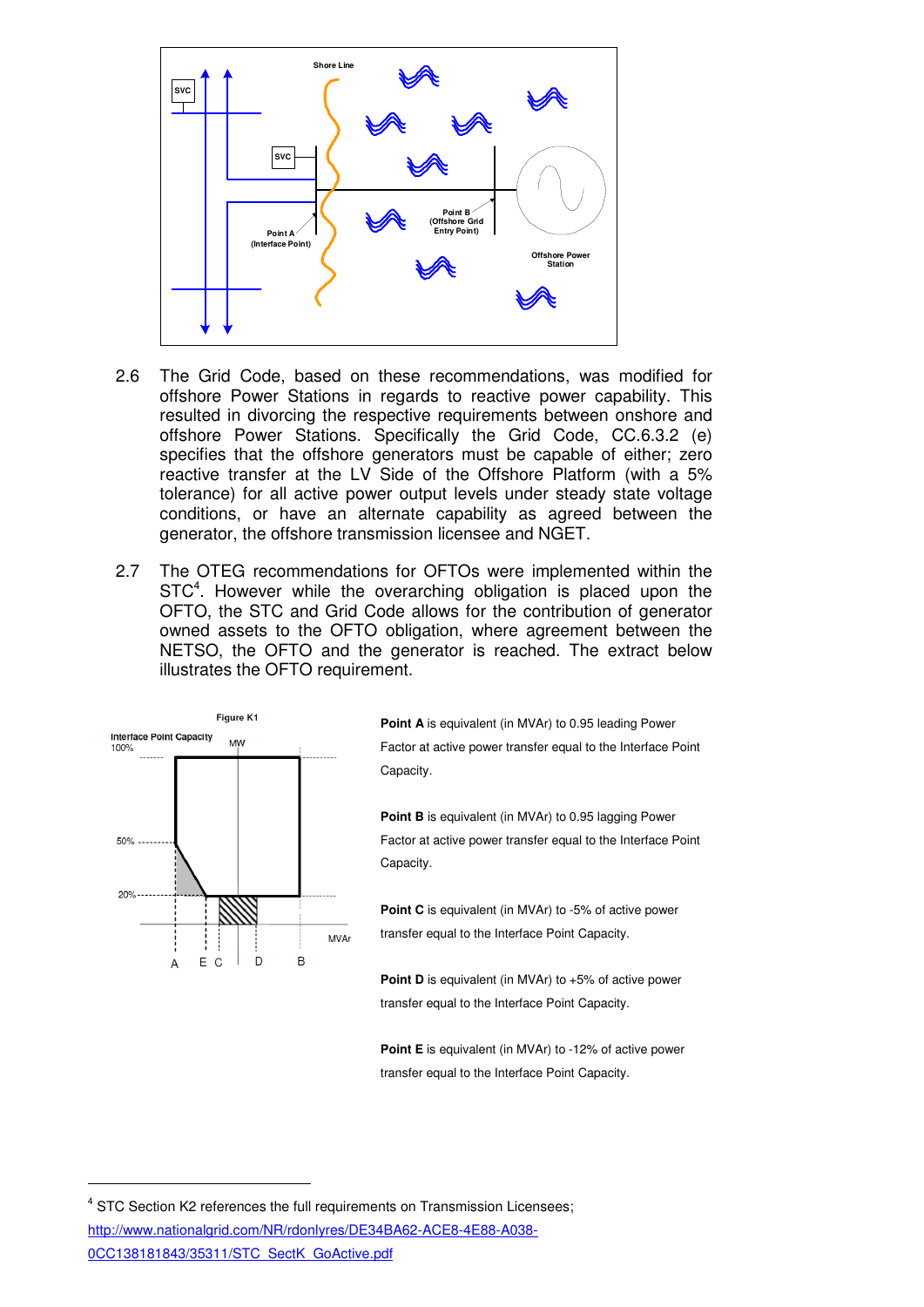2.8 Therefore through the Grid Code and STC there are three possible technical scenarios to reactive power capability from offshore generators.

#### 1. No Power Station contribution

No agreement is reached with the generator for the offshore Power Station to contribute to the OFTO obligation. As a consequence the OFTO will need to procure its own apparatus in order to meet the requirements. In such circumstance the offshore Power Station will be required to maintain unity power factor (0MVAr) at the LV side of the Offshore Platform, allowing for a 5% tolerance.

#### 2. No OFTO involvement

Agreement is reached between the parties for the Power Station to contribute and furthermore the Power Station has the capability to overcome the reactive gains and losses along the OFTO network to meet the reactive capability envelope at the Interface Point.

#### 3. The Power Station and the OFTO both contribute

Agreement is reached between the parties for the Power Station to contribute to the requirement. However the Power Station is unable to meet the full OFTO obligation and hence the OFTO will need to procure its own apparatus in order to meet the remaining requirement. Within this scenario there are numerous possibilities as to the ratio of contribution between the OFTO and the generator apparatus, as well as numerous control philosophies as to how the assets should work together to achieve a compliant voltage control system.

2.9 Whilst the technical requirements under the Grid Code for offshore Power Stations were altered at offshore 'Go Active' the commercial arrangements for the service were not fundamentally altered. The BSSG have therefore undertaken to consider the commercial arrangements around the ORPS. The BSSG conclusions are detailed within this document.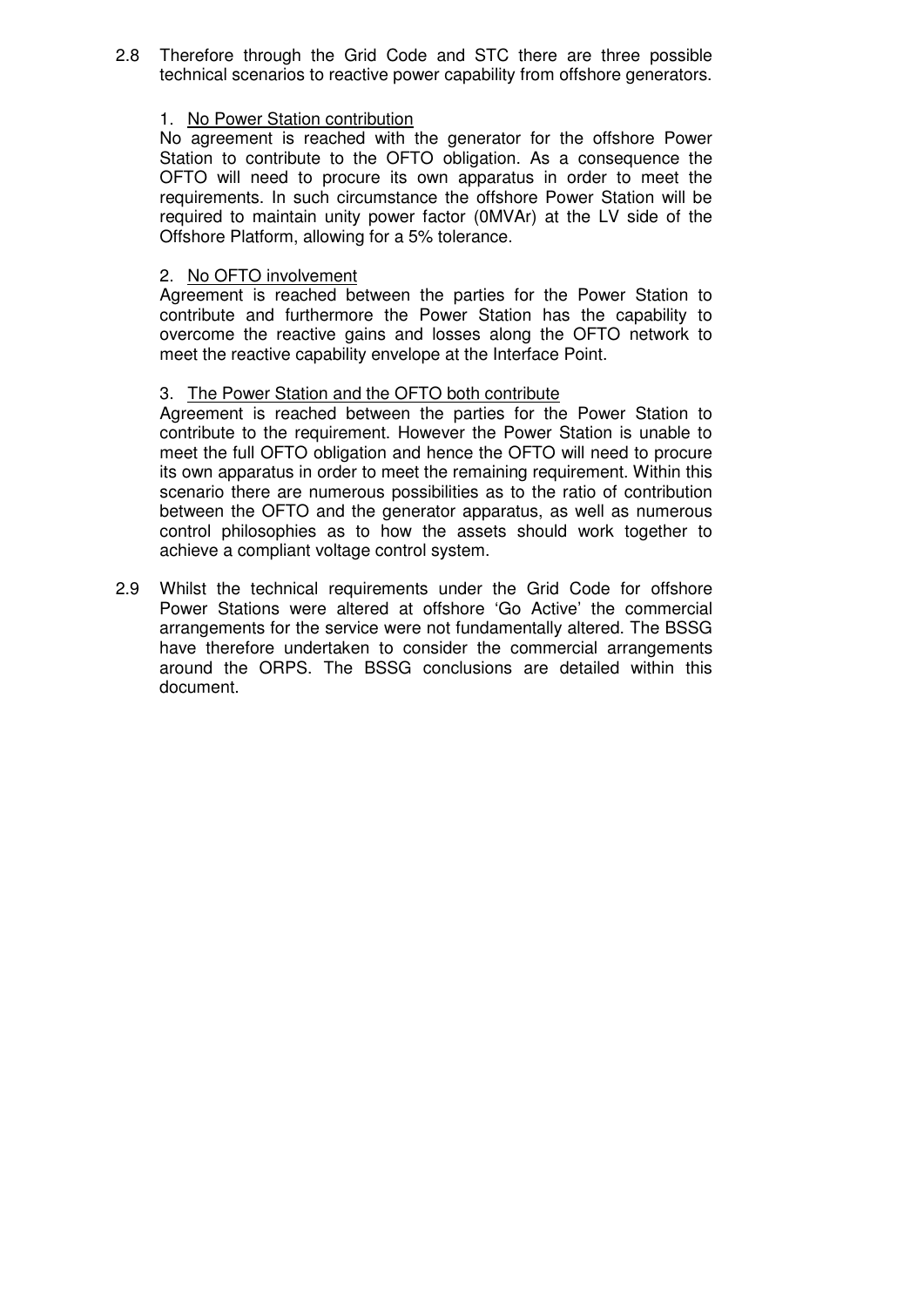#### **3 The Commercial Arrangements**

- 3.1 Further to the technical reactive power capability obligations upon Power Stations (contained within the Grid Code and Bilateral Agreements where applicable), Large<sup>5</sup> and Medium<sup>6</sup> transmission connected generators are also required to provide a reactive power System Ancillary Service<sup>7</sup>. The System Ancillary Service excludes synchronous or static compensation except as part of a Power Park Module. Consequently, OFTO reactive assets do not qualify for the service.
- 3.2 The CUSC Section 4, Balancing Services and Schedule 3 outline how the reactive power System Ancillary Service is commercially managed and paid for by National Grid in the role National Electricity Transmission System Operator (NETSO). In summary National Grid enters into a Mandatory Service Agreement (MSA) with each Large and Medium Power Station required to have reactive capability under the Grid Code<sup>8</sup>. Thereafter the Power Station is paid an industry wide formula derived price for each MVArh produced entering the transmission system. This is known as the Default Payment Mechanism (DPM) and the service is known as the Obligatory Reactive Power Service (ORPS).
- 3.3 At offshore 'Go-Active' the commercial arrangements around the reactive System Ancillary Services remained fundamentally unchanged. Consequentially the existing principles around which the regulatory regime is based will be applied to offshore Power Stations. The results of applying these principles to the three scenarios previously discussed in this document are outlined below;
	- 1. No generator involvement

As no generator apparatus is providing reactive capability or is consequentially contributing to the ORPS, no MSA will be entered between the parties.

#### 2. No OFTO involvement

As the generator apparatus will be providing reactive capability and is fully contributing to the ORPS, National Grid and the user will enter a MSA reflecting the reactive capability of the generators assets entering the transmission system, in exactly the same way onshore generators would be. In this instance all MVArh metered at that point will be paid the DPM.

3. The generator and the OFTO both contribute

As the generator apparatus will be providing reactive capability and is contributing to the ORPS, National Grid and the user will enter a MSA reflecting the reactive capability of the generators assets entering the transmission system. In this instance all MVArh metered at that point will be paid the DPM.

<sup>&</sup>lt;sup>5</sup> Power Stations with a Registered Capacity of; 100MW connecting to National Grid Electricity Transmission; 30MW connecting to Scottish Power Transmission and 10MW connecting to Scottish

Hydro-Electric Transmission Limited any Offshore Transmission System.

 $6$  Power Stations with a Registered Capacity between 50MW and 100MW, within NGETs Transmission Area.

<sup>&</sup>lt;sup>7</sup> Grid Code CC.8.1; link http://www.nationalgrid.com/NR/rdonlyres/83FD31D3-0F0E-4B20-8345-9636E0093453/44731/GC\_CC\_I4R5.pdf

<sup>&</sup>lt;sup>8</sup> Additional rules apply where the Power Station has a reactive capability below 15MVAr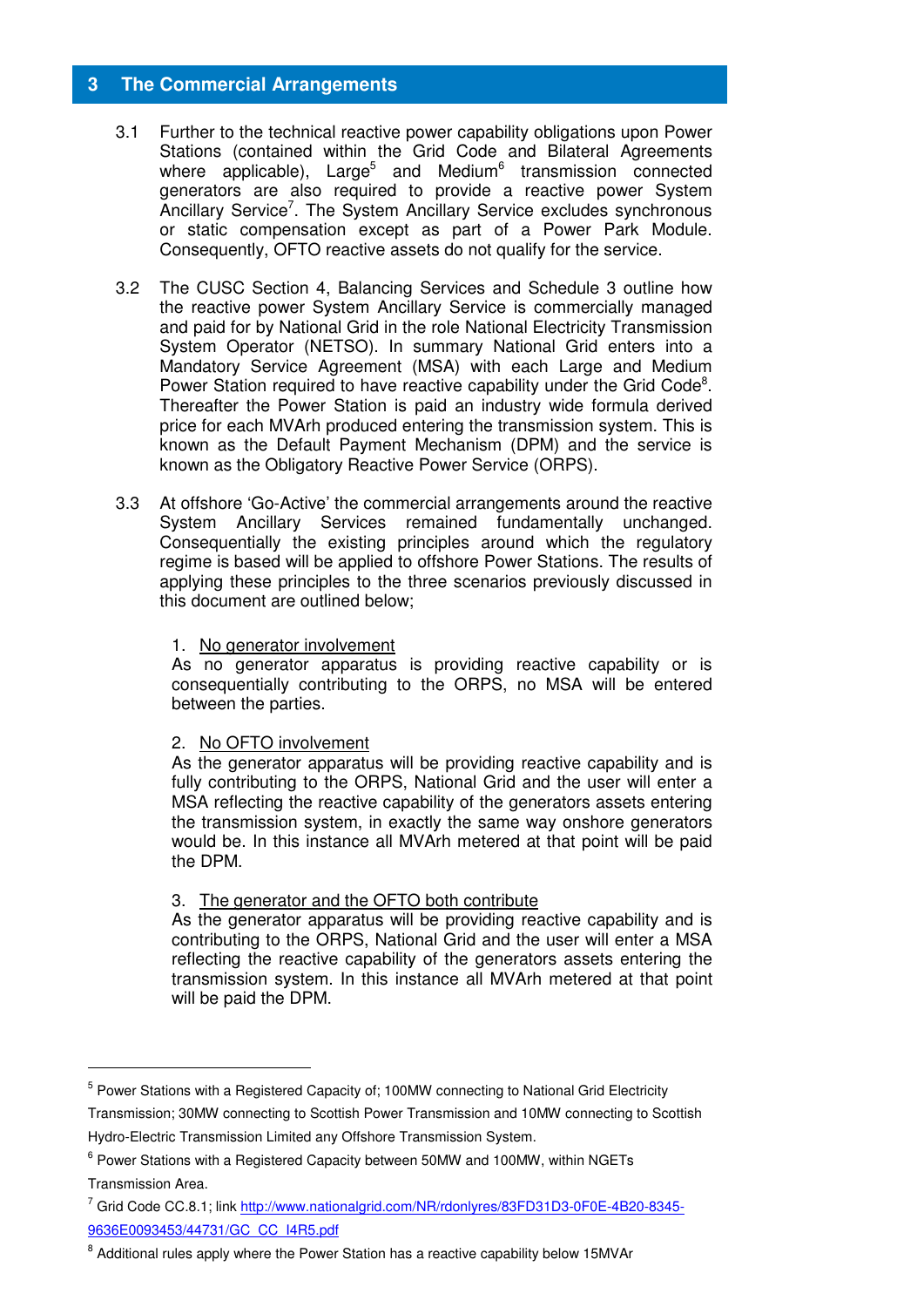- 3.4 Any plant OFTO owned contributing to the reactive power capability obligations defined under the STC will be subject to the agreed rate of return as part of the terms of the transmission licensee appointment. The agreed rate of return is levied from the Users of the network through the Transmission Network Use of System charge (TNUoS). Specifically the costs associated with reactive assets are recovered through the local circuit elements of TNUoS as outlined in paragraph 2.50 of the Use of System Charging Methodology<sup>9</sup>. As a result the offshore generator's tariff will recover the majority of these costs over the transmission licensee twenty year regulatory revenue streams. The remaining costs will be spread across the industry through the residual element.
- 3.5 In addition to the charging methodology revenue stream applicable to OFTOs, National Grid is unable to procure Balancing Service from other transmission licensee as defined within National Grid's Transmission Licence.

<sup>&</sup>lt;sup>9</sup> Use of System Charging Methodology

http://www.nationalgrid.com/NR/rdonlyres/C20ACF42-4D18-45C1-ACBF-CB52D3D7C481/43444/UoSCMI6R3v10Final.pdf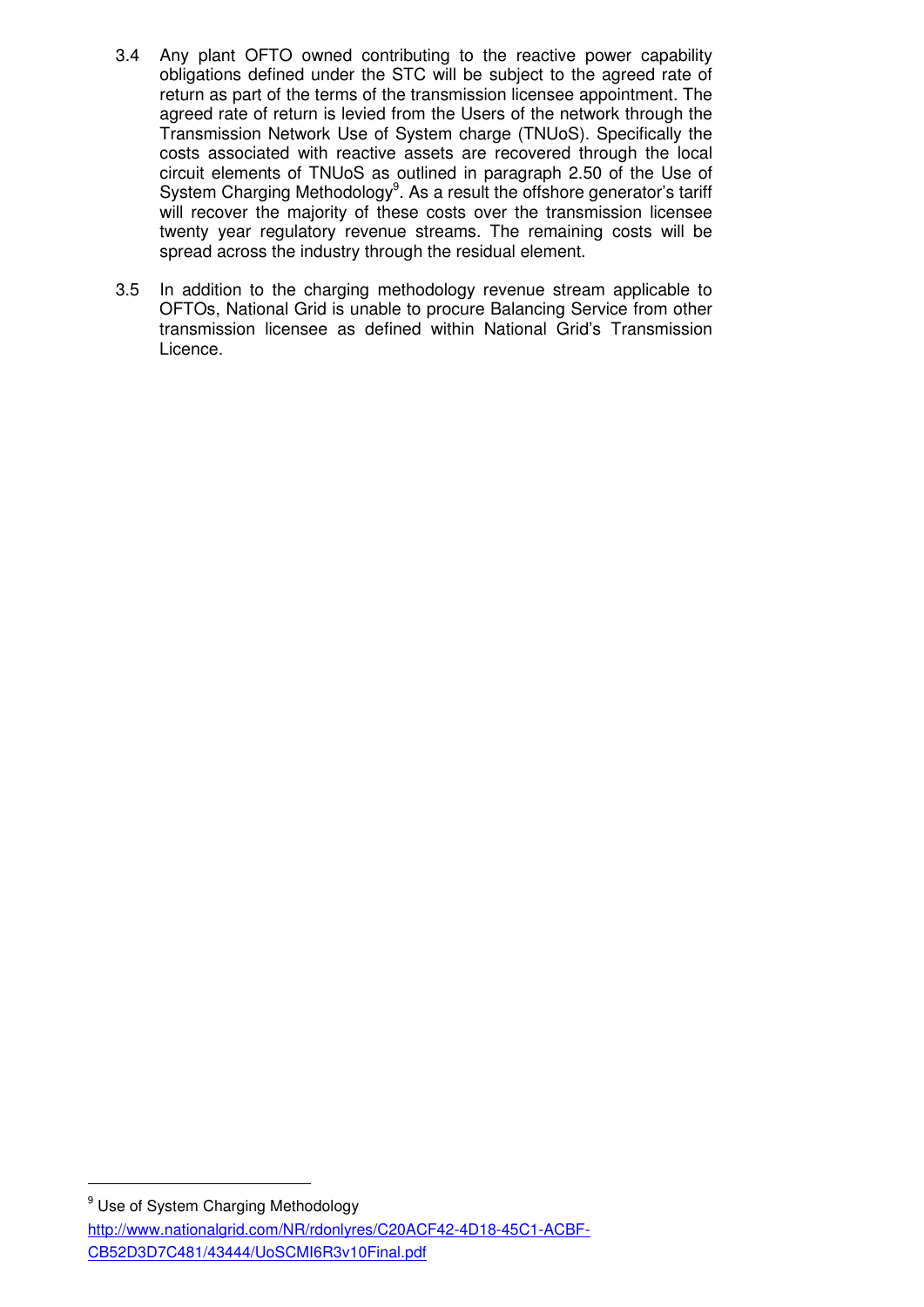#### **4 Onshore vs. Offshore Comparison**

- 4.1 Upon considering the existing commercial framework prevalent to offshore generators the BSSG undertook to examine the comparison between the reactive costs and revenues of offshore generators as opposed to onshore generators. This comparison took account of the whether the generator or the OFTO owns the assets.
- 4.2 A principle approach to this examination was taken for the purposes of the comparison. The costs and revenues have been broken down into specific categories capital costs, fixed operating costs and the variable operating costs, the figure below summarises these against onshore and offshore generators. Within offshore this is further broken down into generator procured and OFTO procured reactive assets. The ticks indicate where the analysis suggests the principle is consistent and the cross indicates where a difference exists.





4.3 It can be seen that the summary above does not explicitly consider scenarios where a combination of OFTO and generator assets are utilised. This is because there are only two different costs and revenue steams, i.e. the principles still apply to the constitute parts within any combination solution.

#### Capital and Fixed Operating Cost

4.4 The summary illustrates that within the current regulatory regime, the capital costs and fixed operating costs are for all intent and purposes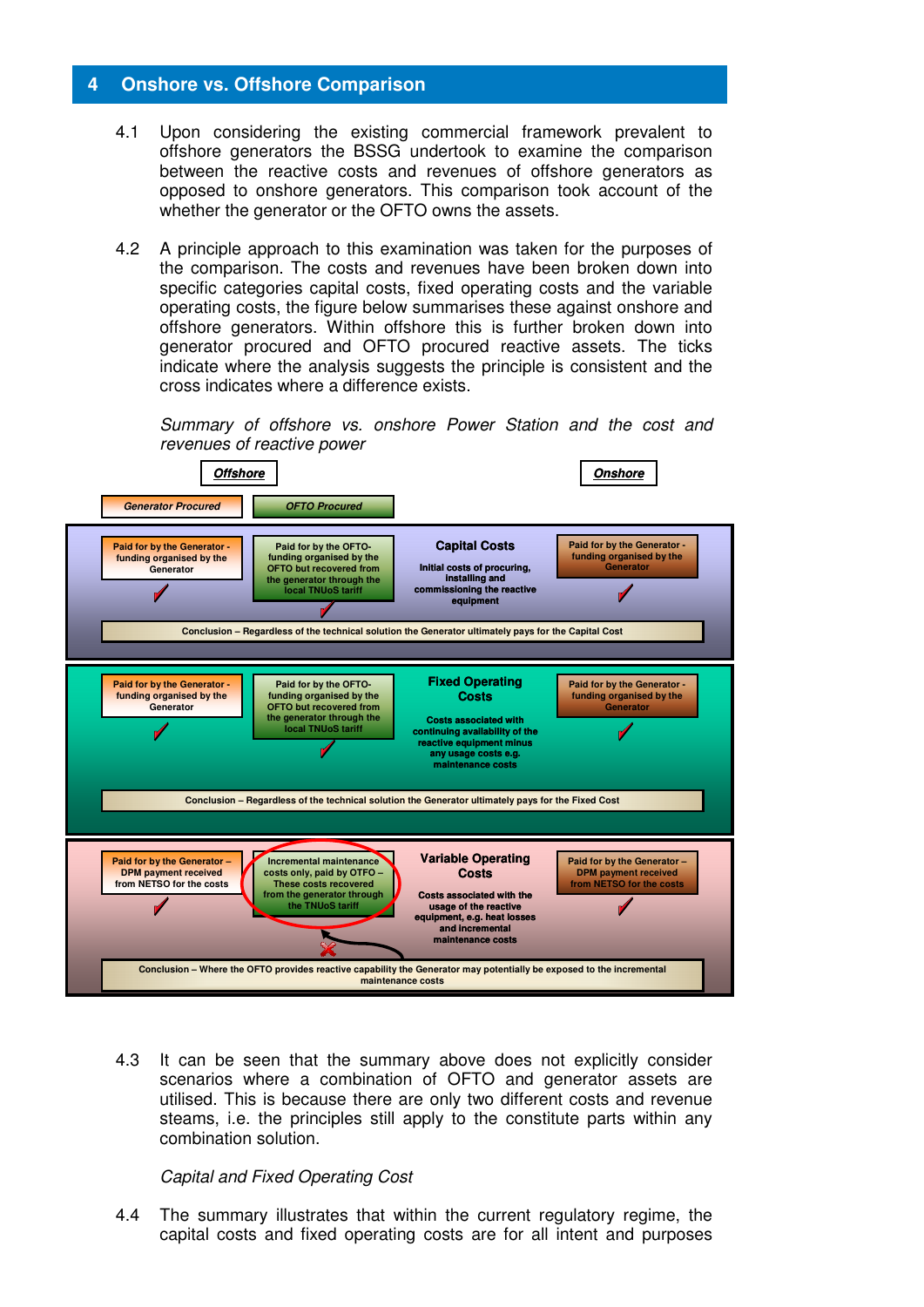costs borne by the generator regardless of whether Power Station is onshore or offshore. This is notwithstanding where the generator provides the reactive capability there maybe choices as to how the funding is secured and repaid as opposed to where the OFTO provides the capability and charges the generator through the prescribed charging methodology. It is also accepted that the exact costs of reactive power capability will be specific to the individual projects and could differ significantly from project to project. Within a combination scenario the generator will directly bear the costs on any asset they own and indirectly bear the cost for any OFTO asset. Principally, this is not considered inconsistent with scenarios where the generator providers all the reactive capability or where the OFTO provides all the capability.

#### Variable Operating Costs

- 4.5 However, when considering the variable operating costs, it can be demonstrated that a potential difference exists between onshore and offshore Power Stations. Although it should be noted the difference is not directly attributed to being offshore but rather whether the OFTO is providing the capability or the generator. To put another way, where the offshore generator provides the reactive capability the arrangements are considered consistent with those of the onshore generator.
- 4.6 As highlighted within the figure above the variable operating costs are those incremental costs incurred as a result of providing a reactive power service to National Grid, specifically these are the maintenance costs and the current losses from the reactive equipment. The CUSC $10$  states primarily that the DPM should be based on the variable costs of Power Station providing the ORPS. Consequently, only Power Stations owning reactive assets providing reactive power will be entitled to DPM, to cover the variable operational costs incurred; OFTOs with reactive capability are not entitled to DPM.
- 4.7 However as previously mentioned the costs of any OFTO reactive assets will be charged back to the offshore generator through the local TNUoS charge, this is assumed to include the operating  $cost<sup>11</sup>$ . Therefore while there is no DPM payment for OFTOs, they will still incur the variable operational costs which will be forecast by the transmission licensee and charged back to the offshore generator. On further consideration of the variable operational costs that the OTFO will be exposed to it is apparent that a significant element of the variable operating costs will not fall on the transmission licensee, namely the current losses. This is by virtue of the OFTO owned equipment being classified as transmission. Any associated energy losses will be treated as transmission losses as defined under the Balancing Settlement Code (BSC) and socialised amongst the generators and suppliers participating within the wholesale electricity market through the Balancing Service Use of System (BSUoS) charge<sup>12</sup>.
- 4.8 While this paper discounts the heat (current) losses as a differential between generators providing reactive capability and those that do not. An inconsistency does exist when considering the incremental maintenance requirements of the reactive assets cause by the usage of the equipment. The generator providing the reactive power will be directly remunerated via the DPM for the maintenance costs where as

<sup>&</sup>lt;sup>10</sup> Section 1 of Appendix 7 Charging Principles within Schedule 3 of the CUSC

 $11$  This report assumes that the successful OFTO charges will reflect their forecast costs base

<sup>&</sup>lt;sup>12</sup> BSC Section T Settlement and Trading Charges, paragraph 2 contains the treatment of Transmission Losses.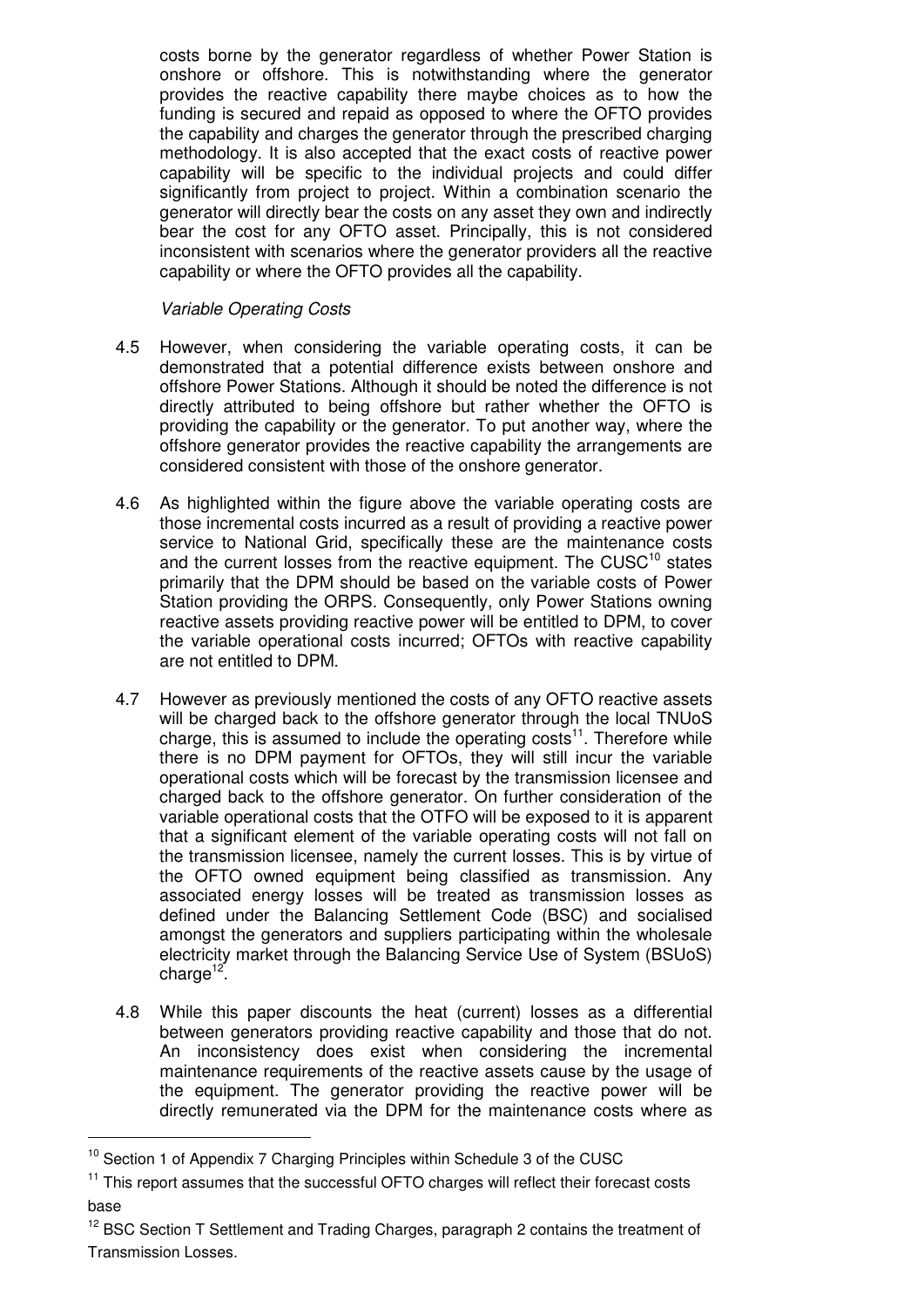the generator not providing will be charged the forecast<sup>13</sup> costs of maintenance by the OFTO while receiving no income themselves.

- 4.9 As a proxy the following analysis has been used to gauge the materiality of the variable operating costs. Using the example of a 200MW offshore Power Station, a reactive power range of ±66MVAr will be required to meet the STC section K obligations. Assuming that static compensation is used to perform a large part of the compensation duty required to cater for the capacitive gain of the offshore cable, (i.e. the generator is maintaining zero reactive output at the OGEP), and Static Var Compensator (SVC) with a capability of approximately ±80MVAr is likely to be needed. Assuming that the equipment will be designed such that losses are minimised in the most heavily used operating range, these are likely to average  $0.3$ MW<sup>14</sup>. The costs are estimated as;
	- Heat losses in such a scenario could be approximately £197k per annum $15$
	- Maintenance costs could £10 $k^{16}$ per annum
- 4.10 As the analysis shows the majority of the variable operating costs are contained within the heat losses which in principle are consistent between onshore and offshore generators in so far as the generator should be held neutral to the cost. While National Grid estimates the maintenance cost to be approximately £10k it cannot be easily ascertained how much of that figure is to be allocated to the fixed maintenance cost (generator bears the cost of) and how much is the incremental maintenance cost incurred by the utilisation.
- 4.11 In conclusion it is the view of the BSSG that offshore generators that don't fully meet the OFTO reactive capability obligation could be exposed to additional costs as compared to those that meet the OFTO obligation or onshore generators. Although through the example highlighted above it can be seen that the cost is not easily accurately identified. Further to this it should be noted that through the flexibility afforded within the offshore regime there is the potential for an offshore generator to make significant TNUoS saving by means of reduced cable rating as a direct result of having the necessary reactive assets located on the transmission system (interface point owned by the OFTO) rather than at the OGEP owned by the Generator. This comes back to the OTEG group recommendation which determined the reactive capability obligation should be at the onshore interface point based it being less economic to have additional cable rating to transfer the reactive power from an offshore point.

 $13$  OFTO as part of the tender process must submit their bid which includes the entirety of their charges over the 20 year term. Therefore the OFTO must estimate the costs over this term.

 $14$  Derived from loss characteristics of SVCs installed on the England & Wales transmission system and based on 80% utilisation within a +/- 20MVAr range

<sup>&</sup>lt;sup>15</sup> Using a price of £75MWh

<sup>&</sup>lt;sup>16</sup> Based on costs incurred in maintaining the England and Wales transmission system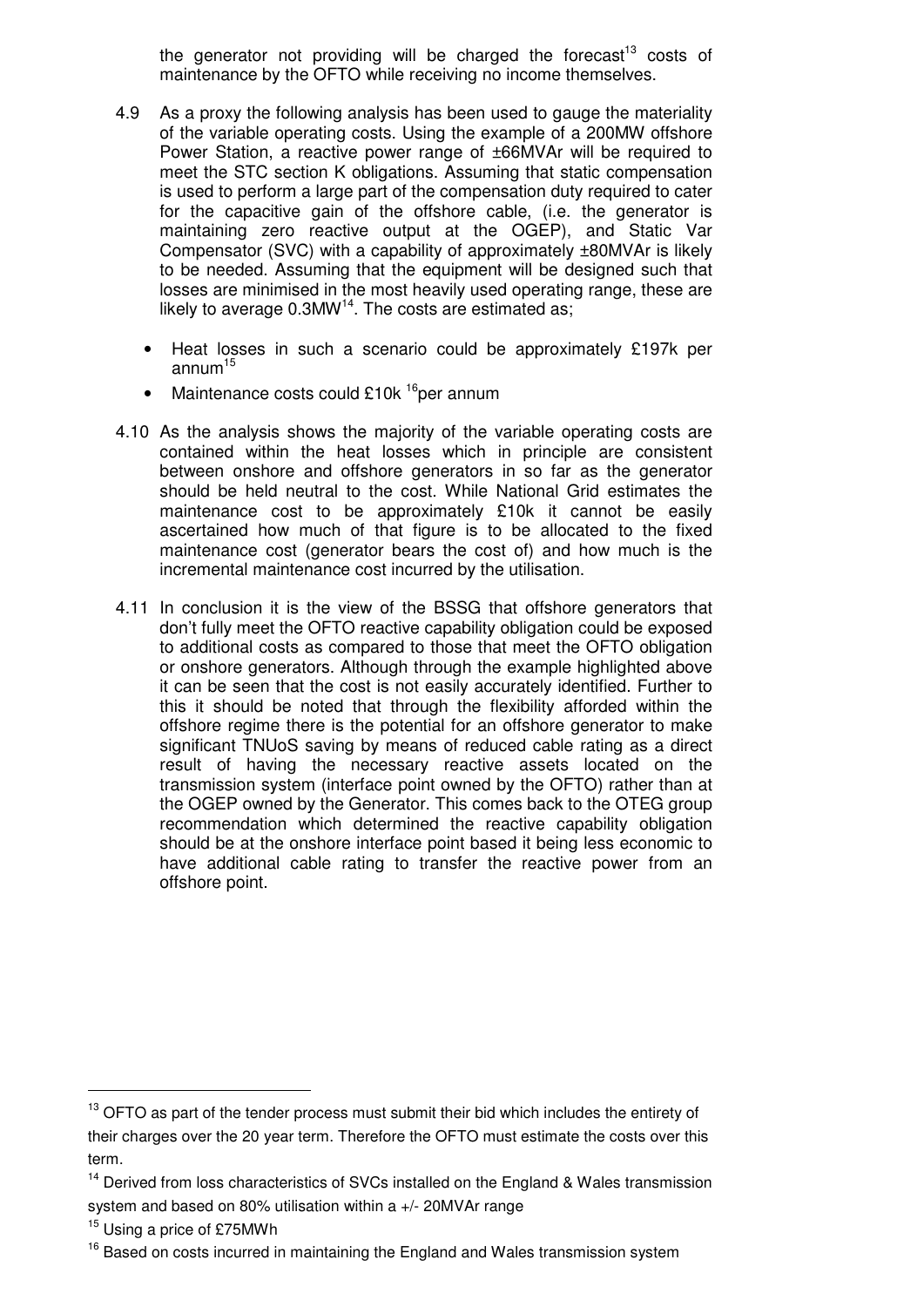#### **5 Utilisation of Reactive Assets**

- 5.1 The BSSG also considered National Grid's utilisation of reactive assets resulting from the offshore regime. It was identified that through this regime the NETSO could potentially instruct reactive power for the purpose of managing the voltage on the transmission system, from apparatus resulting in two different cost implications to the NETSO. Instructed generator assets will be priced at the DPM whereas OFTO assets will have no direct price <sup>17</sup>associated.
- 5.2 The BSSG considered this issue by examining two separate offshore scenarios.

Scenario 1: Instruction of Power Station and OFTO from a single Reactive Capability

- 5.3 In the first scenario the offshore Power Station and OFTO both contribute towards the reactive capability requirements. However it has been identified that the regulatory regime is not prescriptive about the methodology employed to bring about the practical despatch of the reactive assets.
- 5.4 Further to this, given the flexibility provided by the framework a spectrum of different control philosophies will likely be employed that potentially could utilise the assets in different ways. For instance it is possible that the generator assets could be used to manage capacitive cable gain while the OFTO assets manage the dynamic voltage fluctuation or viceversa. It is also conceivable that the generator and OFTO assets could employ an integrated control system, whereby the generator and OFTO assets work together dynamically. It should be noted that the design and implementation of the control philosophy is the developer's responsibility.
- 5.5 Whatever the control system provided, assuming the OFTO and generator can prove compliance with the STC and Bilateral/Grid Code respectively, National Grid should simply manage the control system provided.
- 5.6 There was a concern that given combined contribution scenarios, National Grid may despatch the OFTO asset to avoid the direct costs that would be incurred via the despatch of the generator. Should the choice of asset utilisation be available, then National Grid is mandated through it transmission licence to make the most economic decision, be it to despatch the generator and incur the direct cost or the OFTO and potentially increase transmission losses. However, it is believed that in the majority of cases a single despatch-able integrated control system will be provided to the NETSO which will not enable choice of despatch.



<sup>&</sup>lt;sup>17</sup> National Grid is incentivised to minimise transmission losses which includes OFTO reactive assets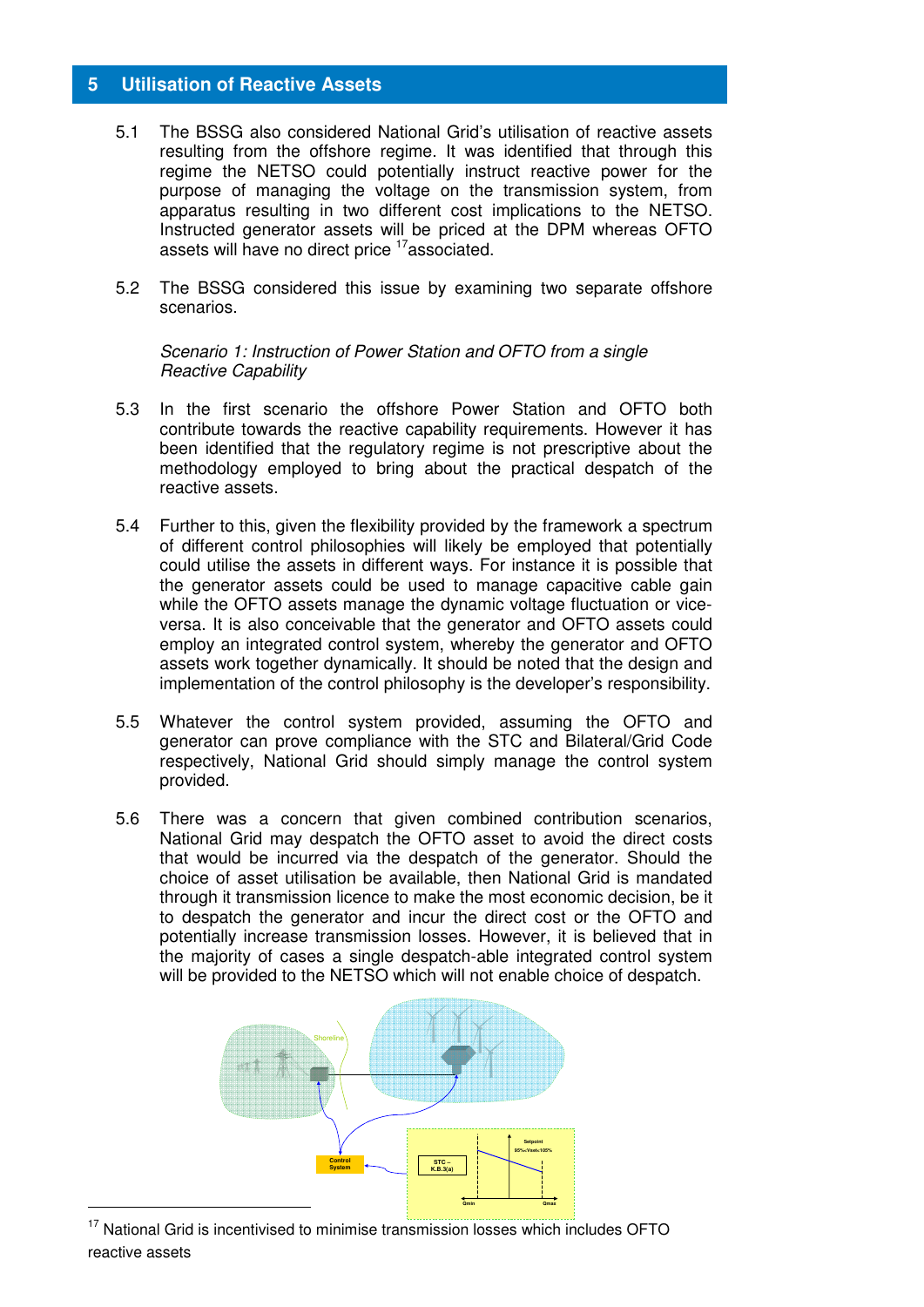Scenario 2: OFTO Utilisation vs. onshore Power Station Utilisation

- 5.7 The second scenario considered two potentially competing providers; in other words the reactive output from the two providers could affect the voltage on the local network. The diagram below illustrates this scenario where there is an onshore Power Station located geographically and electrically close to an offshore Power Station where the OFTO is providing the reactive capability.
- 5.8 In the same manner as in scenario 1, where National Grid has choice of which asset to utilise the NETSO must take the most economic option. It is considered likely that this would be to despatch the OFTO asset rather than the Power Station. The rationale for this is driven from National Grid's obligation to operate the system in an efficient and economic manner<sup>18</sup> ensuring that end consumer costs are minimised where possible. This is also consistent with onshore TO reactive assets that potentially could despatched in advance of a local generator.
- 5.9 Whilst the BSSG acknowledges the NETSO actions in the highlighted scenarios, and the consistency with the use of onshore TO reactive assets, concern was expressed over the use of such assets and the consequential impact on competition from generators for reactive services in areas where the assets were installed.
- 5.10 Parallels between the potential use of OFTO reactive assets and use of onshore TO reactive assets can be drawn here. In effect where there are insufficient generation assets within a geographical region to practically allow the NETSO to manage the network voltage to the required standards, then TO assets may be installed to assist. The upshot of this is that the asset becomes available for NETSO use (without the direct utilisation costs) over all operational periods including those where sufficient generation assets are available. Therefore whilst the underlining reasons for the installation of onshore TO reactive assets and OFTO reactive assets is different, in both cases there is a potential impact upon competition for reactive services. However that said it is also the case that reactive power provision is only effective over a discrete geographical region in which the providers are located within. As a consequence the NETSO is only afforded limited options to ensure the voltage is maintained correctly.
- 5.11 The group considered that the issue of reactive power assets being installed as transmission assets and earning an administered rate of return and being available to the SO to despatch without direct cost should be considered as part of the planned review of reactive power arrangements.



<sup>&</sup>lt;sup>18</sup> The Electricity Transmission Licence obligates National Grid to operate the system efficiently and economically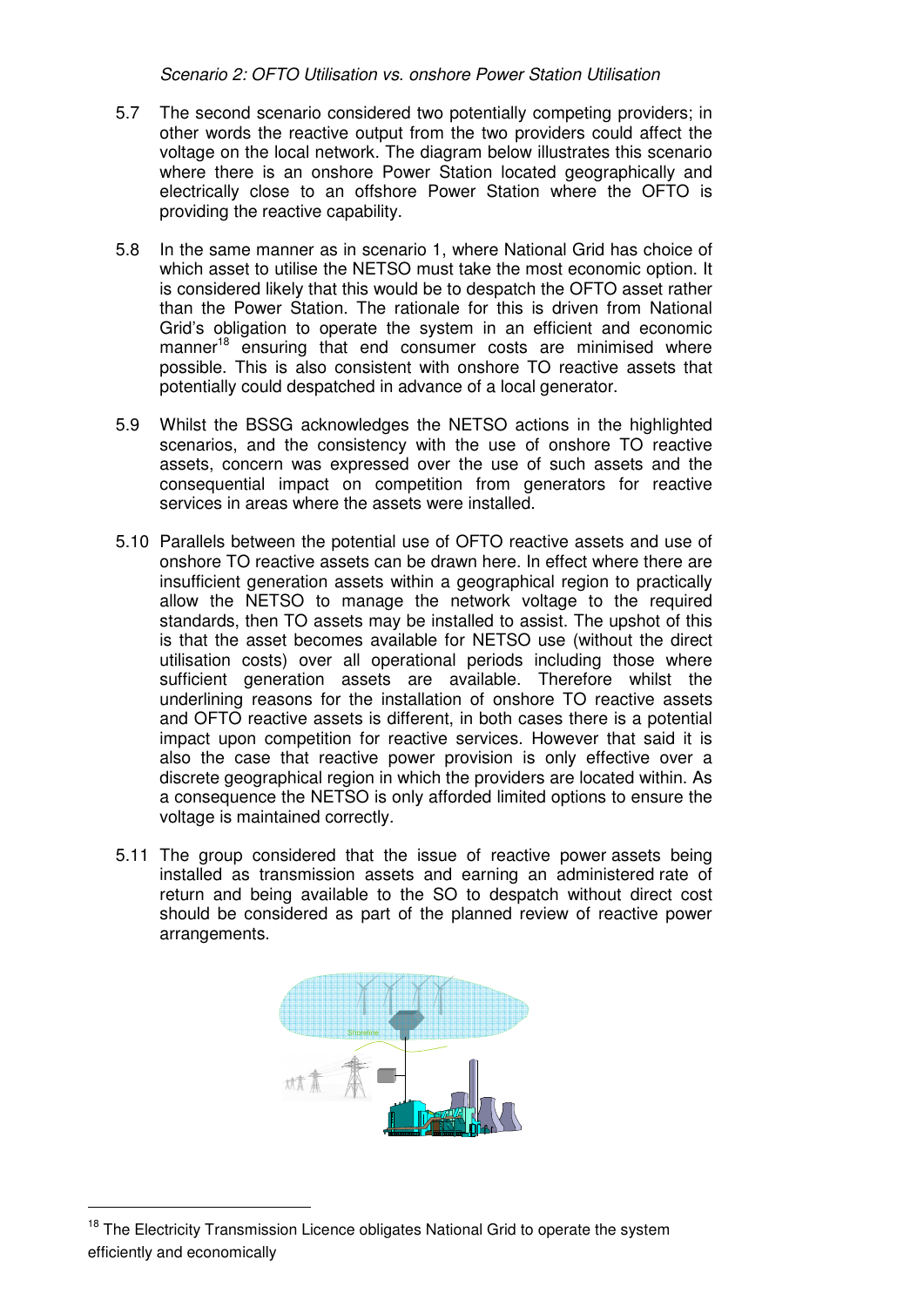- 6.1 On the  $3^{rd}$  February 2011 the BSSG consulted the industry on the commercial arrangements and the comparison between offshore and onshore Power Stations as outlined above. The consultation is contained within Annex 1.
- 6.2 Six responses were received, from Cardiff Power, Centrica, Transmission Capital, EDF Energy, Thanet OFTO Ltd and RWE Npower plc, none were confidential responses. The responses received are contained within Annex 2. Below is a high level summary of the views received to each of the questions asked within the consultation. For completeness, there was a fourth question within the consultation which asked for any additional comments. This question is not summarised below.
- 6.3 Question 1 Do you agree with the findings of the comparison between the offshore and onshore generator?
	- Generally agreed (4) Cardiff Power, Centrica, Transmission Capital, EDF
	- Generally Not Agreed (1) RWE NPower
	- Neutral  $-$  (1) Thanet
- 6.4 Question 2 Do you believe the commercial arrangements as described in the consultation are appropriate for the offshore regime?
	- Generally Agreed (4) Centrica, Transmission Capital (Generators), Thanet, EDF
	- Generally Not Agreed (2) Transmission Capital (OFTOs), RWE NPower
	- Neutral (1) Cardiff Power
- 6.5 Question 3 Do you believe alternative commercial arrangements should be considered? If yes please describe those alternative arrangements.
	- Yes (3) Cardiff Power, Transmission Capital, RWE NPower
	- Generally  $No (2)$  Centrica, EDF
	- Neutral Thanet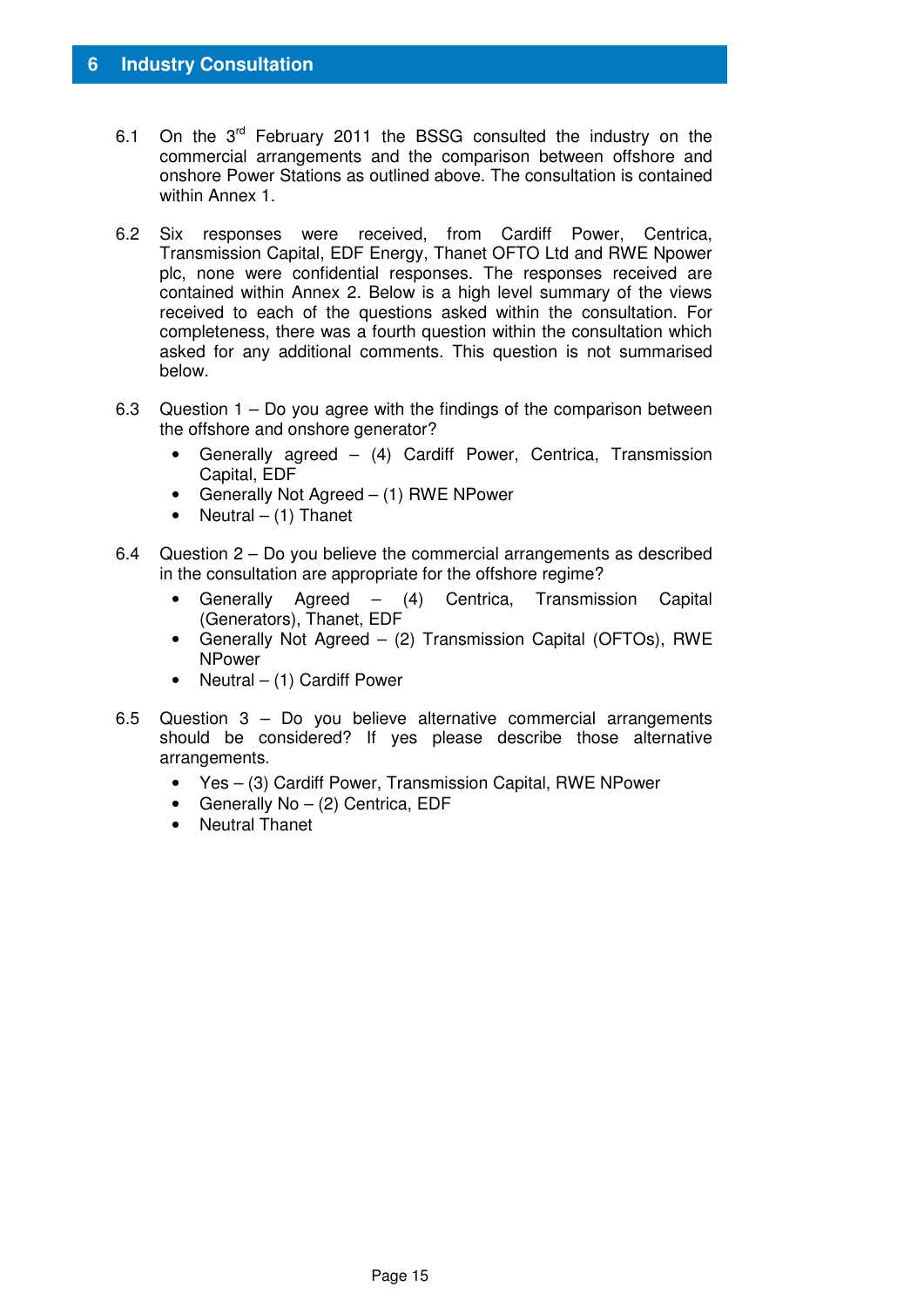#### **7 Industry Response and BSSG Response**

7.1 The following section highlights specific points raised from the industry consultation and provides the BSSG response.

#### 7.2 **The consultation does not address the level of control the generator has in decision making (Cardiff Power)**

7.3 The consultation did not directly discuss the level of choice afforded to OFTOs and offshore generators as the consultation was not primarily concerned with the tender process. Also the consultation assumed that the tender process will output an acceptable reactive solution to both parties. While the offshore generator cannot directly chose their level of reactive participation<sup>19</sup>, the tender process is likely to ensure that in most cases the generators preferred solution will be adopted. For example where a generator highlights their own reactive assets (be it from the turbines or from some form of static compensation) within the data room, it is likely that the successful tender, in producing the most economic bid will have utilised the available reactive assets rather than offering purely their own assets. It is accepted that the process can not guarantee an output which meets the generator preferred solution although it should be the most economic connection. This is notwithstanding the generator build option which gives the generator full control over the technical reactive solution.

#### 7.4 **The consultation does not address the likely optimum solution of the mixed asset ownership provision approach (Cardiff Power).**

7.5 Commercially there are only two scenarios for consideration, either the assets are generator owned or they are OFTO owned, which in turn have their own commercial arrangements. However, it is accepted and assumed that a number of projects will utilise both generator and OFTO assets to meet the overall OFTO reactive obligation. Furthermore, given that the analysis of this paper suggests the only difference between the two ownership options is within the variable operating costs, it is the view of the BSSG that the principle of the difference is the important factor to consider.

#### 7.6 **Has National Grid addressed the Ofgem/DECC statement that generators should be paid for the OFTO reactive provision (Cardiff Power)?**

- 7.7 Ofgem/DECC stated that they considered that offshore generators should be compensated for the costs associated with the OFTO-provided reactive power compensation equipment that they incur on a specific basis. As these costs will be of a fixed nature under current arrangements, we consider that there would be merit in NGET developing proposals for a capability based balancing services payment for offshore generators.
- 7.8 It is the view of the BSSG that this has been addressed through the investigation undertaken by the group together with the finding of the report. This is to the extent that the findings of the report do not consider that there is significant difference in the treatment of onshore and offshore parties under the current arrangements. However there is concern around the NETSO use of OFTO assets and the potential

<sup>&</sup>lt;sup>19</sup> Generators submit information regarding the project, such as reactive capability, into the data room whereby the potential OFTOs can view the information to create their bids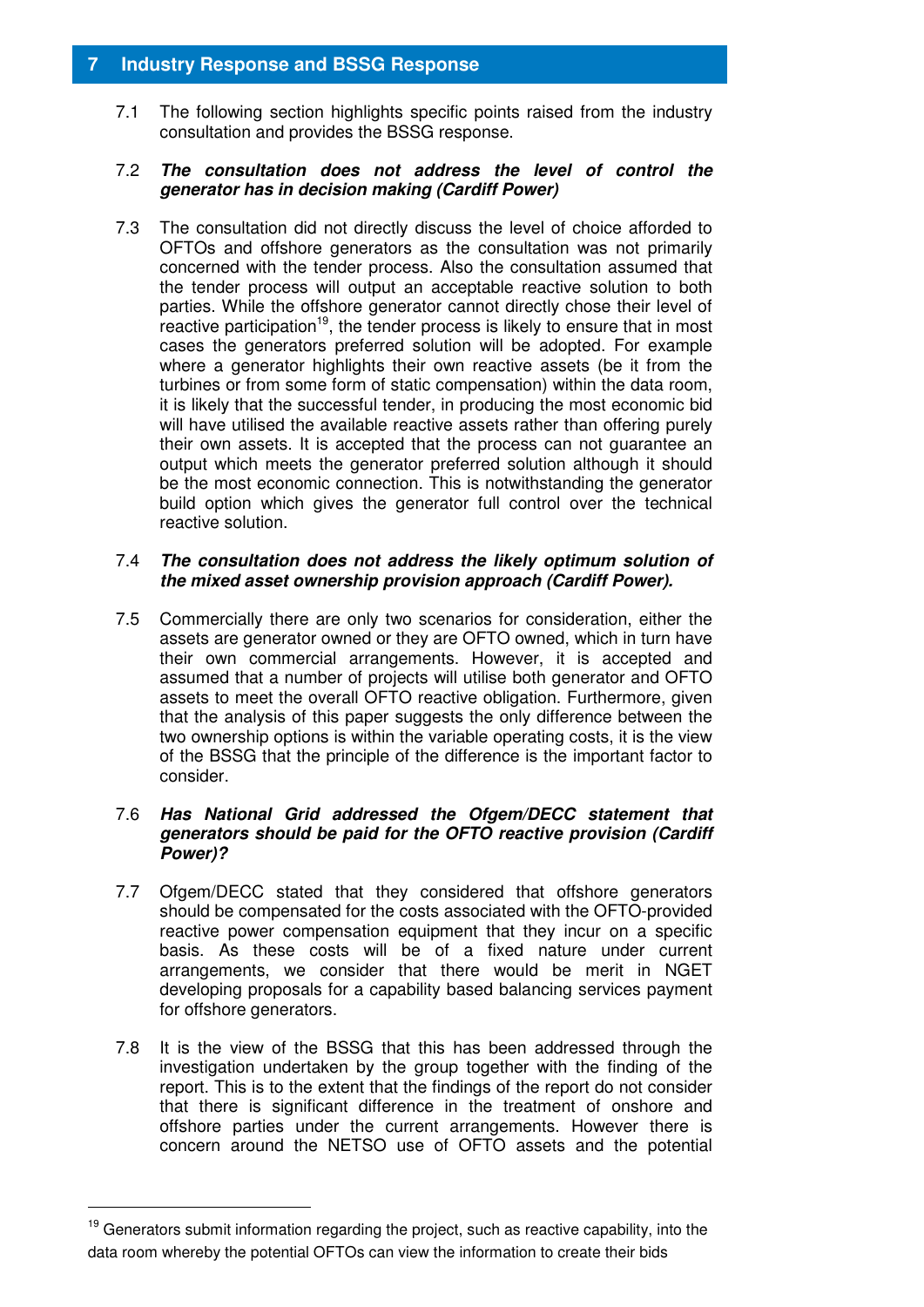impact this could cause upon competition within the reactive powers services.

#### 7.9 **What would happen in the case of multiple generators connected to a single OFTO (Cardiff Power)?**

7.10 The offshore regime has been designed to accommodate multiple generator connections through a single OFTO. The OFTO is obligated to provide sufficient reactive capability to meet the maximum transfer of  $\alpha$  active power through the transmission cable<sup>20</sup>. This therefore future proofs each transmission line to additional generators. It should be noted that where there is additional transmission capacity beyond the requirements of the current generators, then there is a discount in the local tariff so as to ensure that the existing generator is not over paying.

#### 7.11 **What about the impact of 'free' OFTO reactive provision on the reactive market (Centrica, RWE)?**

- 7.12 Given the current early stage of the offshore regime it is not possible to fully appreciate the extent to which OFTO assets that are sources/sinks of reactive power are likely to be installed. Consequentially it is possible neither to determine the contribution such assets will make to power system operation, nor the associated cost impact.
- 7.13 It should be acknowledged that the influence of specific assets to manage reactive power flows and voltage issues tends to be restricted to localised electrical areas and hence that OFTO assets are likely to be effective to manage such issues in close proximity to their point of connection to the onshore transmission system.
- 7.14 As discussed within section 5 there is concern about the impact of OFTO assets on the competition in the reactive power services. However, it has also been identified that this is the same impact that onshore TO assets could have upon the competition. Hence the group believes that this issue should be considered under the fundamental review of reactive power to undertaken through the Grid Code.

#### 7.15 **Will Tri-party MSAs be required (Centrica)?**

7.16 Within the current regulatory framework National Grid is able to contract directly with the generators for their contribution toward the OFTO obligation. As the contract is only for the generator contribution it does not require the OFTO to be party to the agreement.

#### 7.17 **How will National Grid instruct both OFTO and generator under 'the mixed' solution (avoid competing) (Centrica)?**

7.18 As highlighted within Section 5 Utilisation of Reactive Assets beyond the performance requirements defined within Section K of the STC for the overall reactive power capability, there are no prescriptive methods defined for how the generator and OFTO assets should work together. Whilst allowing maximum flexibility to the developers this could result in a number of individual solutions impacting on NETSO despatch which will need to be accounted for. It is credible that in some circumstance a single control system for both ownership assets is despatch-able where as for some situations the NETSO might need to despatch the OFTO and generator separately. However, National Grid will for each project understand the control philosophy employed, and as with any other part

<sup>&</sup>lt;sup>20</sup> The STC section K defines the reactive capability against the Interface Point Capacity which the maximum amount of active power transferable at the Interface Point.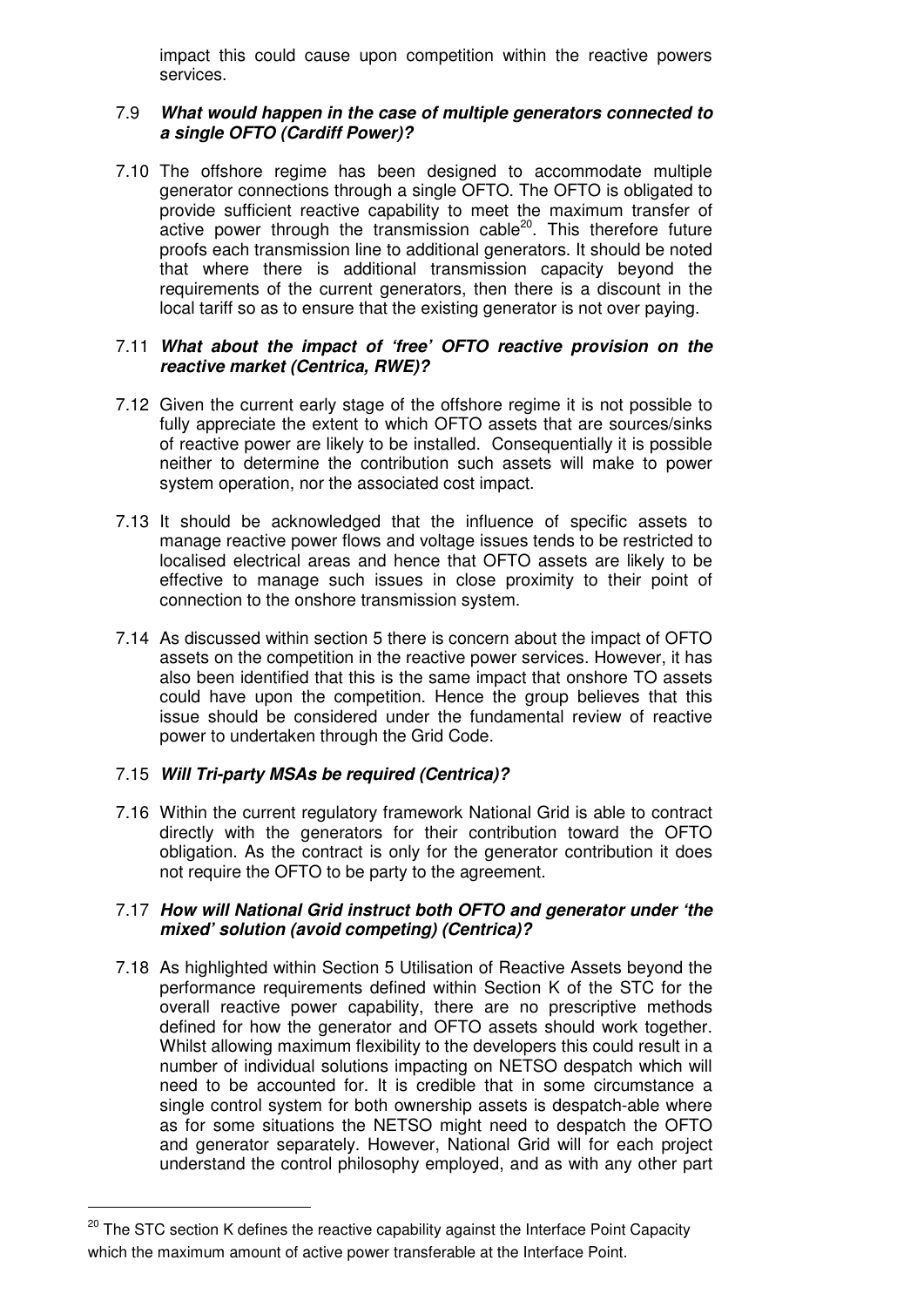of the transmission network control power flows as necessary to meet the system requirements.

#### 7.19 **How will metering of reactive power be achieved (Centrica)?**

7.20 As with onshore generator, National Grid will utilise the offshore generators settlement meters located at the OGEP or else as defined under the terms of the  $BSC<sup>21</sup>$ . Where the meter is not located at the high voltage side<sup>22</sup> of the offshore platform, an adjustment factor must be agreed between National Grid and the provider.

#### 7.21 **What happens if an OFTO connects to OFTO (Centrica)?**

7.22 OFTO to OFTO connections have not been accounted for within the current frameworks, specifically concerning the technical requirements under the Grid Code and STC as they stand. In effect the codes assume all offshore connections to be radial in nature. It is envisioned that were OFTO to OFTO connections to become a viable option then significant modifications to the regulatory regime would be required at which point the BSSG believes that the commercial arrangements should be reviewed.

#### 7.23 **What about the impact on the OFTO assets from heavy use by National Grid due to the 'free' service? Also should there be an additional mechanism to cover the risk of heavy OFTO equipment use (Transmission Capital)?**

7.24 The BSSG believe that all transmission owners are exposed to the risks of asset failure and the group saw no compelling reason to consider additional options for OFTOs. It should also be noted, that this area is directly related to the offshore tender process and considerations in this area would be best taken place in a different forum.

#### 7.25 **To cover the difference between the maintenance costs of the OFTO asset should a separate bilateral contract between the two parties be consider (EDF Energy)?**

7.26 The offshore regime has been designed without the need for the OFTO and generator to contract. However that does not necessarily mean that they could not. Although without this being a mandatory requirement there would be no incentive on the OFTO to agree.

#### 7.27 **Within the generator build option, where the generator chooses to meet some of the reactive ability from the turbines, what is there to prevent the appointed OFTO from increasing their reactive asset base to meet the full compliance requirements (EDF Energy)?**

7.28 Developing under the generator build model will require the generator to comply with the relevant condition of the Grid Code. In reactive terms this means delivering 0.95 lead and lag power factor at the Interface Point. Therefore it is assumed that a compliance solution will be delivered (at least in the majority of cases). Once the project is complete, the transmission components will be transferred to the most economic offer made which should preclude any OFTOs wishing to increase the asset base.

<sup>&</sup>lt;sup>21</sup> BSC section K defines the meter requirements

<sup>&</sup>lt;sup>22</sup> National Grid pays all providers of reactive power at the HV side of the transformer connecting the transmission network and the Generator network.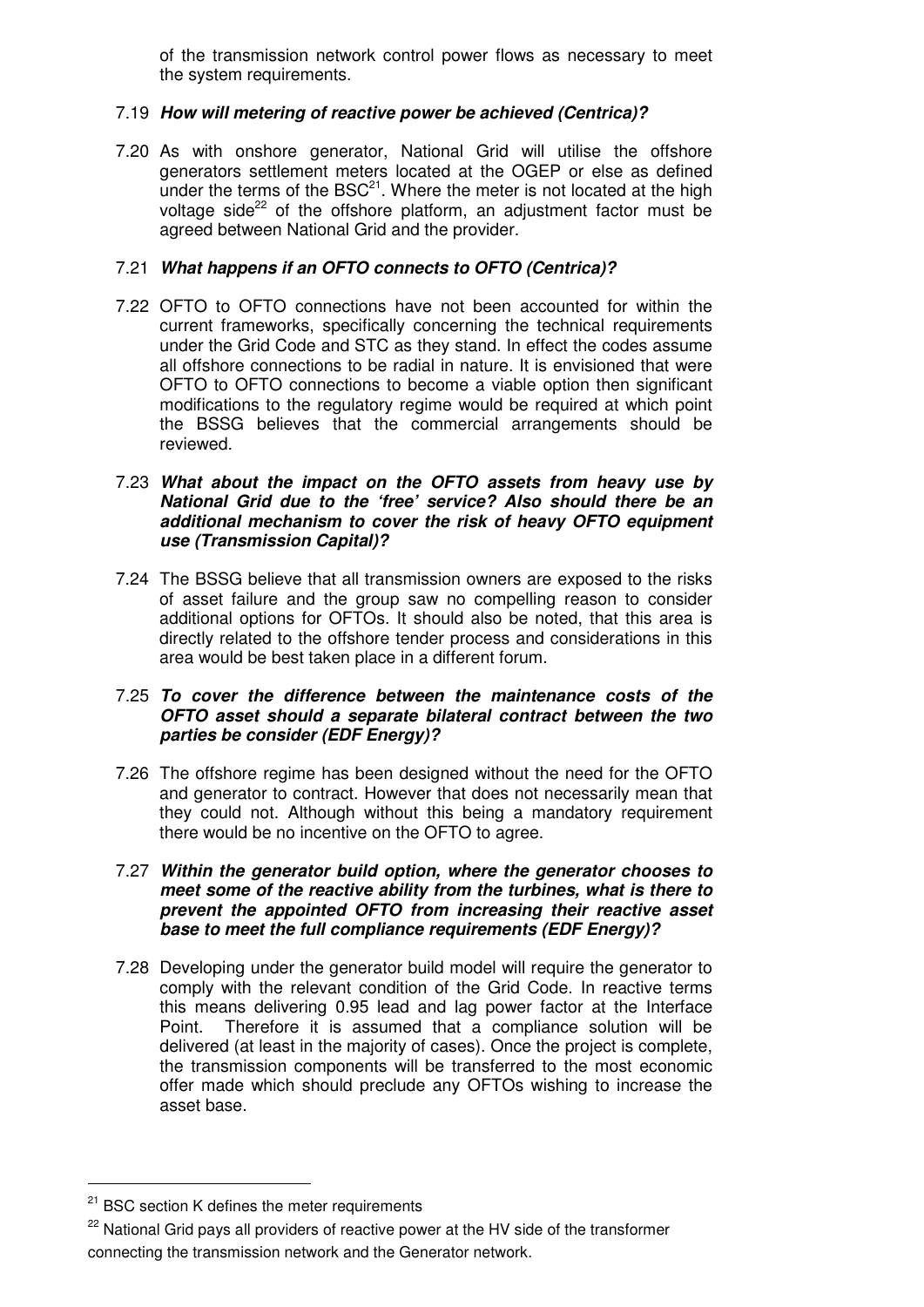#### 7.29 **Are generators obligated to maintain unity power factor at the Offshore Grid Entry Point or is it just the capability to (EDF Energy)?**

7.30 Any offshore Power Station choosing to meet the minimum Grid Code requirements are obligated to maintain the capability of unity power factor at the OGEP. However, the Bilateral Agreement between National Grid and the provider will require the generator to maintain unity.

#### 7.31 **The original cost benefit analysis that underpins the technical requirements should be re-examined to see if the benefits still hold true (RWE)**

7.32 National Grid considers that the technical solution and the associated benefits from should continually be borne in mind so as to ensure inefficient developments do not occur. However, the BSSG is of the view that nothing fundamental has occurred that could impact upon the original cost benefit analysis. It has been further noted that the high degree of flexibility build into the technical solution provides extra confidence that the most efficient connections on a case by case basis will develop.

#### 7.33 **Is there a conflict of interest given that National Grid is party to the agreement on the reactive solution provided and despatch of the OFTO asset is currently free for NETSO use (RWE)?**

7.34 National Grid is party under the Grid Code and through the Bilateral Agreements to the reactive solutions. However, National Grid would only actively participate within the technical solution in instances where there was a belief that the solution could impact upon the integrity of the transmission system. In all other circumstances National Grid would not directly comment.

#### 7.35 **Should further consideration of potential other mechanisms be considered (Cardiff Power, Transmission Capital, RWE)**

7.36 The BSSG believe the current commercial arrangements for offshore generators are comparable to those onshore including when considering OFTO reactive assets. It is acknowledged that there is a small difference in the principle costs when the OFTO provides reactive assets. However this is confined to the incremental maintenance cost of the asset.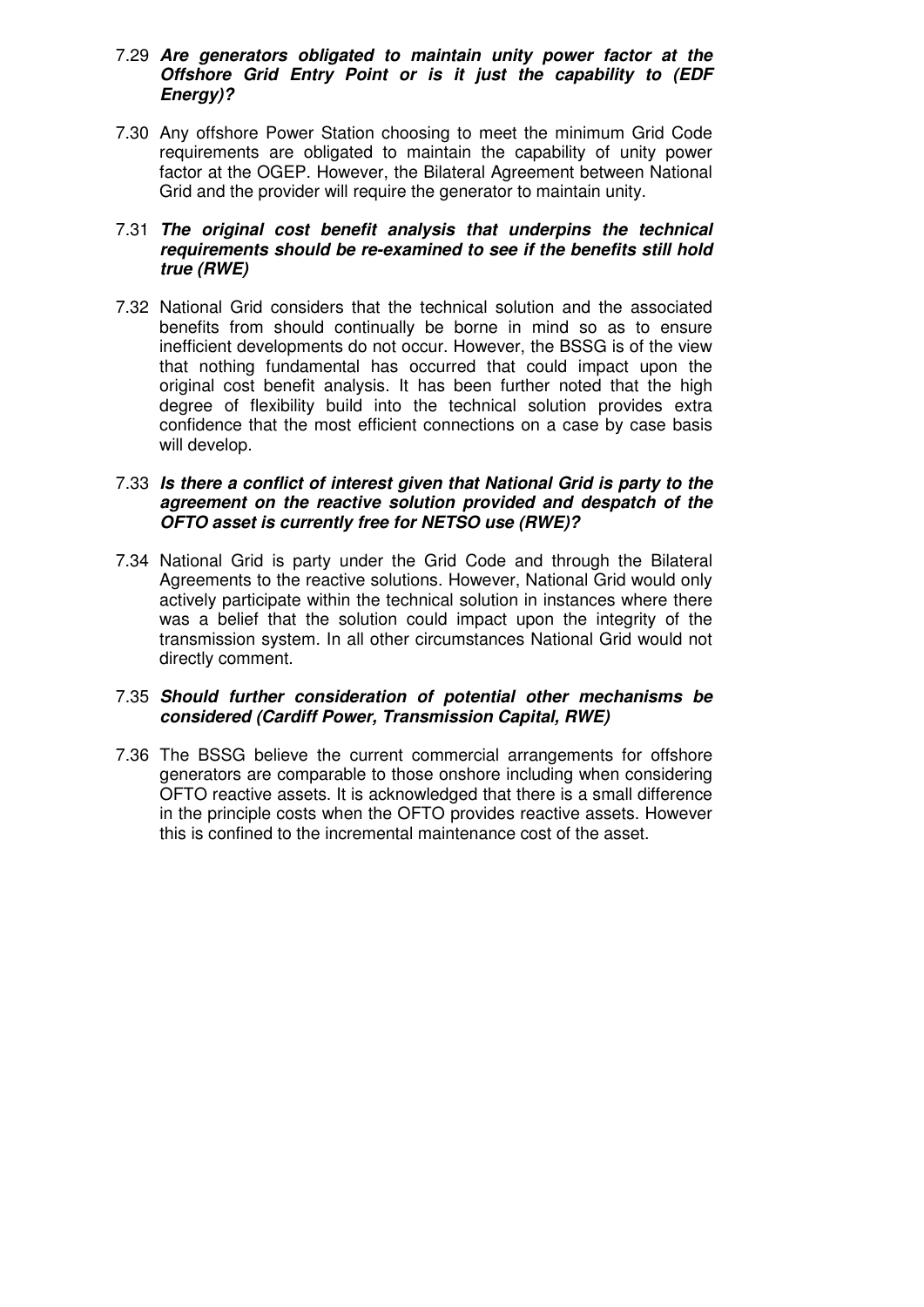#### **8 Conclusions**

- 8.1 The offshore regime in bringing competition to offshore transmission ownership is complex. This is further complicated by the flexible options afforded to OFTOs and generators as regards to the provision of reactive capability.
- 8.2 The BSSG have examined and considered the commercial arrangements around the provision of reactive power from offshore Power Stations. Under the existing commercial framework offshore generators that contribute to the reactive power capability obligations placed upon the OFTO will be subject to the same arrangements as onshore Power Stations. Those that do not contribute are considered to not be providing a service and hence are not subject to the same arrangements.
- 8.3 Through a comparison of onshore and offshore generators it can be seen that in principle, there is minimal difference in the financial exposure for those generators providing and those not providing reactive power.
- 8.4 The analysis identified the difference as the reimbursement for the incremental maintenance costs incurred on the reactive equipment, received by generators providing reactive power, through the DPM payments. The example provided illustrated that for a 200MW offshore Power Station the cost of annual maintenance of static compensation owned by the OFTO in this scenario could be of the order of £10k. However, that this figure is the total maintenance cost and the generator should only receive income for the incremental maintenance costs and not the fixed costs.
- 8.5 Therefore the BSSG is of the view that the commercial arrangements for offshore generators are comparable to those of onshore generators. Consequently, the BSSG is not recommending any specific amendments for offshore generators at this time.
- 8.6 However the BSSG has expressed a concern regarding the potential NETSO use of OFTO reactive assets. OFTO reactive assets in the same manner as onshore TO reactive assets, once installed, do not have a direct utilisation cost to the System Operator, consequentially by acting economically the NETSO may be obligated to use such apparatus in advance of generators asset that incur the cost of the Default Payment Mechanism for any reactive power generated or absorb on behalf of the network. The BSSG believe that the impact of TO reactive assets should be considered within the fundamental review of reactive power to be undertaken within the Grid Code.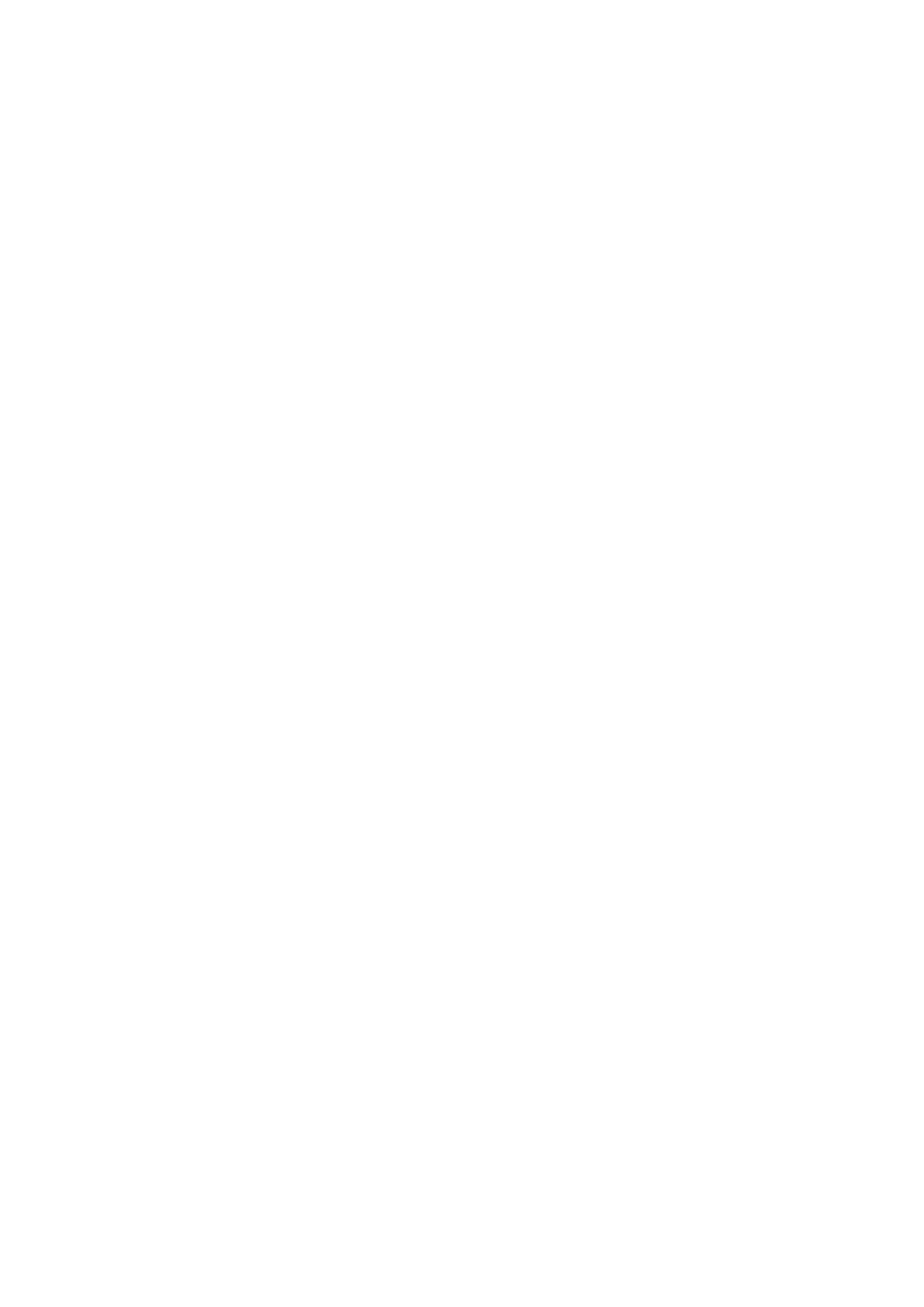**[See attachment]**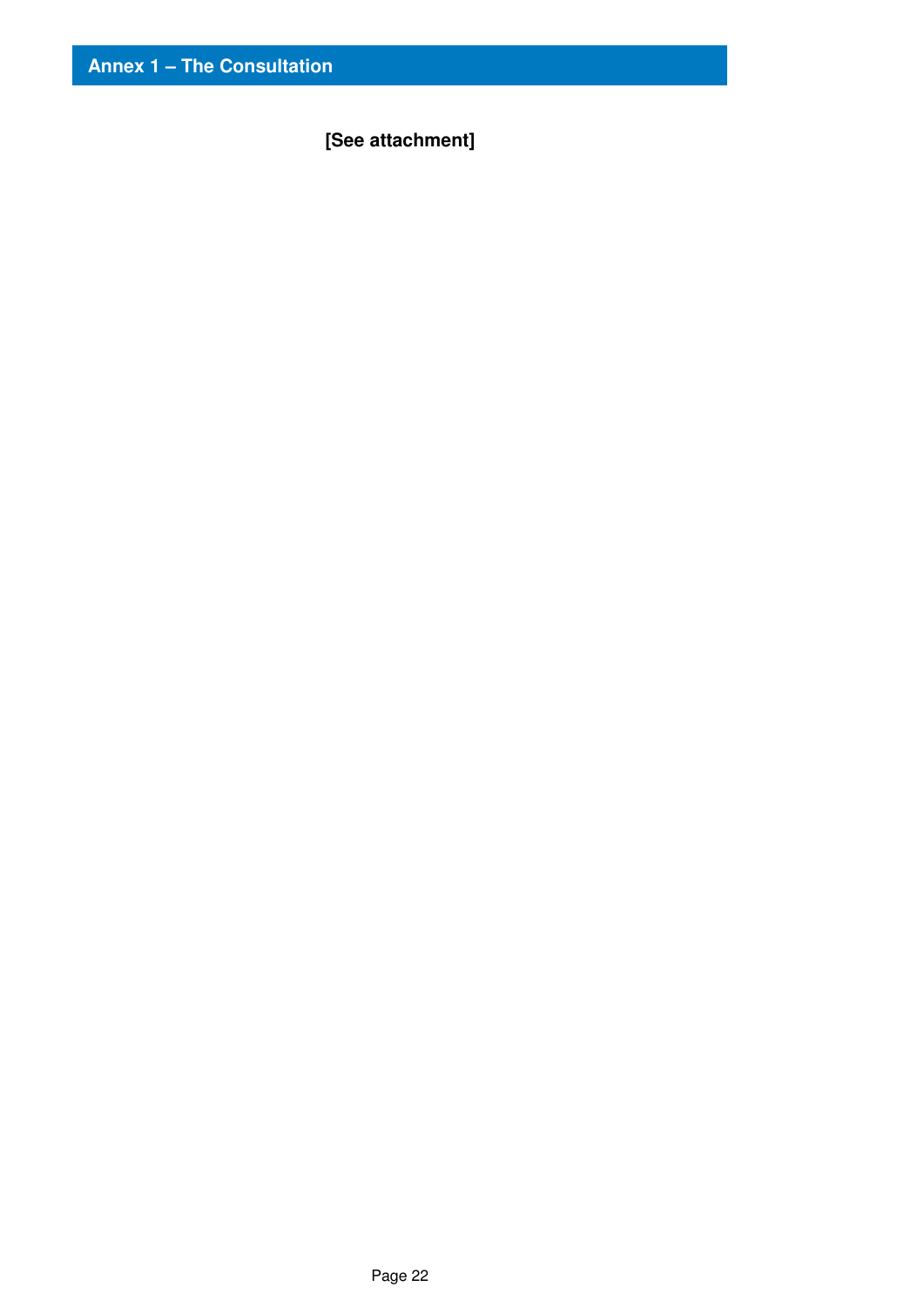# **[See attachment]**